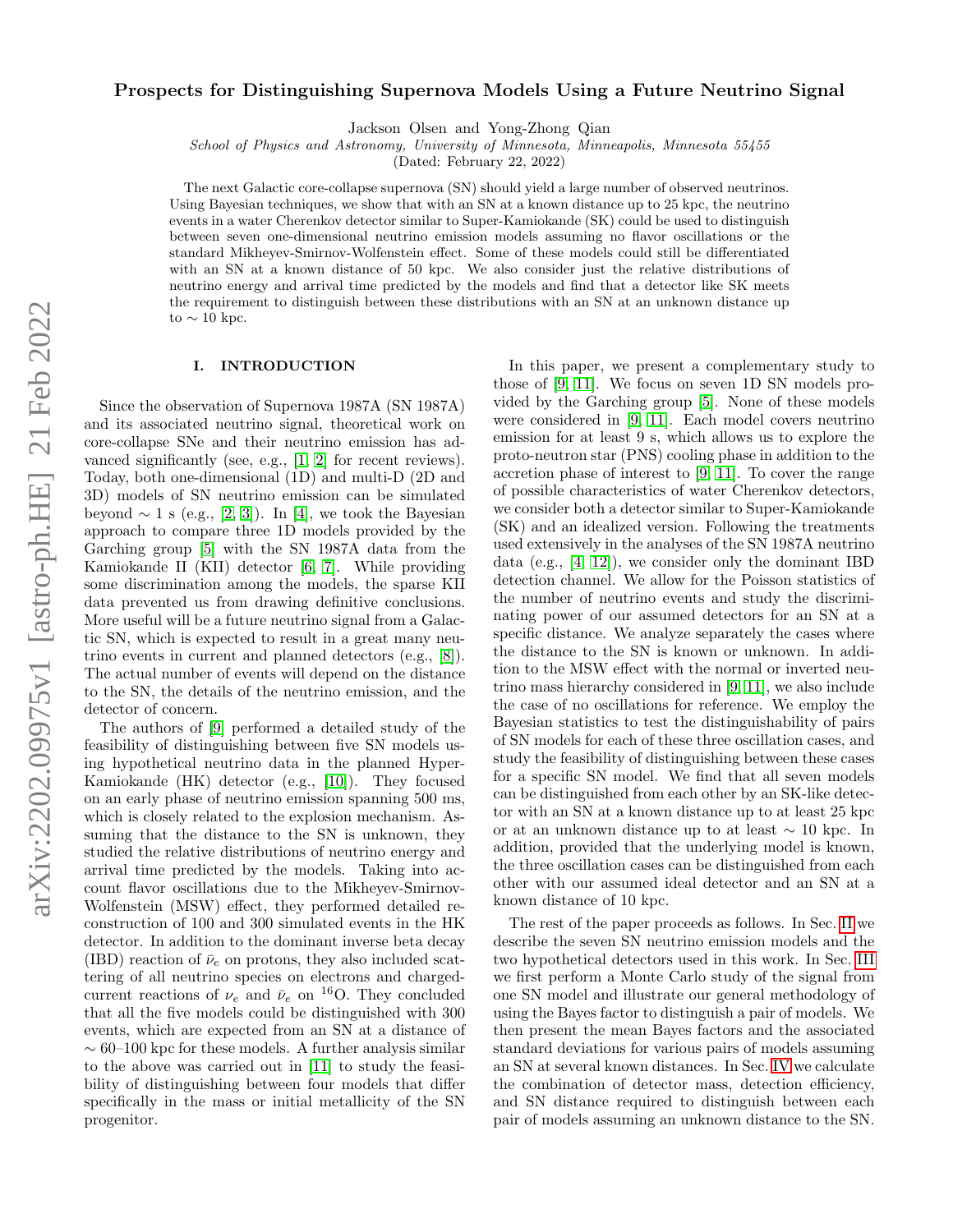We summarize our results and give conclusions in Sec. [V.](#page-7-0)

## <span id="page-1-0"></span>II. NEUTRINO EMISSION AND DETECTION

We employ seven models of SN neutrino emission in our analysis, all of which are 1D simulations provided by the Garching group [\[5\]](#page-8-4). They differ in the progenitor mass and the nuclear equation of state (EoS) used, and are designated as z9.6-LS220, z9.6-SFHo, s18.6-LS220, s18.6-SFHo, s20-SFHo, s27-LS220, and s27-SFHo. The z9.6, s18.6, s20, and s27 models correspond to progenitor masses of 9.6, 18.6, 20, and  $27 M_{\odot}$ , respectively. The designation LS220 or SFHo corresponds to the EoS of [\[13\]](#page-8-12) or [\[14\]](#page-8-13), respectively. To keep our analysis consistent across the models, we use 9 s of neutrino emission. Some of these models were described in detail in [\[2\]](#page-8-1).

The progenitor mass mainly influences the accretion phase of neutrino emission, during which matter falls onto the PNS before shock revival, releasing primarily  $\nu_e$  and  $\bar{\nu}_e$ . The density of the infalling matter depends on the progenitor structure. The slower decrease of density with radius for more massive progenitors delays the shock revival to later times, and therefore, leads to a longer accretion phase (up to  $\sim$  0.6 s for s20 and s27 models). The EoS mainly influences the emission due to cooling of the PNS, which lasts  $\geq 10$  s. For convenience, we refer to the period after the accretion phase as the PNS cooling phase, although PNS cooling starts at the same time as accretion-induced emission. In contrast to the accretion phase with dominant emission of  $\nu_e$  and  $\bar{\nu}_e$ , the PNS cooling phase is characterized by approximately equal luminosities for  $\nu_e$ ,  $\bar{\nu}_e$ ,  $\nu_x$ , and  $\bar{\nu}_x$  ( $x = \mu$  or  $\tau$ ).

Figure [1](#page-2-0) shows the characteristics of  $\bar{\nu}_e$  and  $\bar{\nu}_x$  emission as functions of time for our adopted models. The evolution of  $\bar{\nu}_e$  and  $\bar{\nu}_x$  luminosities,  $L_{\bar{\nu}_e}$  and  $L_{\bar{\nu}_x}$ , is shown in the first row. The z9.6 models, with their low progenitor mass, have a very short accretion phase with only a little excess emission of  $\bar{\nu}_e$  over  $\bar{\nu}_x$ . Differences between  $L_{\bar{\nu}_e}$ and  $L_{\bar{\nu}_x}$  for the s18.6 models indicate an accretion phase of moderate duration and intensity, while the pronounced differences for the s20 and s27 models reveal long and intense accretion-induced emission of  $\bar{\nu}_e$ . For all seven models, we see only small differences between  $L_{\bar{\nu}_e}$  and  $L_{\bar{\nu}_x}$  during the PNS cooling phase. The second row of Fig. [1](#page-2-0) shows the evolution of the average  $\bar{\nu}_e$  and  $\bar{\nu}_x$  energies,  $\langle E_{\bar{\nu}_e} \rangle$  and  $\langle E_{\bar{\nu}_x} \rangle$ . We see that  $\langle E_{\bar{\nu}_x} \rangle$  is larger than  $\langle E_{\bar{\nu}_e} \rangle$  initially, but the difference subsides after several seconds. We also see that the LS220 and SFHo models differ in that the former have a quicker drop of  $\langle E_{\bar{\nu}_e} \rangle$  and  $\langle E_{\bar{\nu}_x} \rangle$  during the PNS cooling phase. The third row of Fig. [1](#page-2-0) shows the evolution of the spectral parameter

$$
\alpha_{\nu} = \frac{2\langle E_{\nu}\rangle^2 - \langle E_{\nu}^2 \rangle}{\langle E_{\nu}^2 \rangle - \langle E_{\nu}\rangle^2}
$$
(1)

for  $\bar{\nu}_e$  and  $\bar{\nu}_x$ , where  $\langle E_\nu^2 \rangle$  is the second moment of the neutrino energy spectrum. We see that  $\alpha_{\bar{\nu}_e}$  and  $\alpha_{\bar{\nu}_x}$  differ significantly at early times, but grow more similar at late

times. The difference between  $\alpha_{\bar{\nu}_e}$  and  $\alpha_{\bar{\nu}_x}$  is insensitive to the EoS at early times, but shows some dependence on the EoS at late times.

In the absence of neutrino oscillations, the energydifferential number flux of a neutrino species  $\nu_\beta$  at a distance d to the SN is

$$
F_{\nu_{\beta}}(E_{\nu},t) = \frac{L_{\nu_{\beta}}}{4\pi d^2 \langle E_{\nu_{\beta}} \rangle} f_{\nu_{\beta}}(E_{\nu},t), \tag{2}
$$

where

$$
f_{\nu_{\beta}}(E_{\nu},t) = \frac{T_{\nu_{\beta}}^{-1}(t)}{\Gamma(1+\alpha_{\nu_{\beta}}(t))} \left(\frac{E_{\nu}}{T_{\nu_{\beta}}(t)}\right)^{\alpha_{\nu_{\beta}}(t)} e^{-E_{\nu}/T_{\nu_{\beta}}(t)},
$$
\n(3)

with  $\Gamma(1 + \alpha_{\nu_\beta})$  being the Gamma function and

$$
T_{\nu_{\beta}} = \frac{\langle E_{\nu_{\beta}} \rangle}{1 + \alpha_{\nu_{\beta}}},\tag{4}
$$

is the normalized  $\nu_\beta$  energy spectrum [\[15\]](#page-9-0). Note that although  $L_{\nu_{\beta}}$ ,  $\langle E_{\nu_{\beta}}\rangle$ ,  $\alpha_{\nu_{\beta}}$ , and  $T_{\nu_{\beta}}$  are functions of time, we often suppress their time dependence for convenience. Here and below, we use the emission time as the effective arrival time because the time of travel over a fixed distance only introduces a constant shift.

Because the IBD detection channel,  $\bar{\nu}_e + p \rightarrow n + e^+,$ has a cross section much larger than that of any other channel at the relevant neutrino energies [\[8,](#page-8-7) [16,](#page-9-1) [17\]](#page-9-2), it will yield the highest number of SN neutrino events in water Cherenkov detectors. Most, if not all, of the neutrino events from SN 1987A were observed via this channel in such detectors [\[7,](#page-8-6) [8,](#page-8-7) [18\]](#page-10-0). With the recent addition of gadolinium in the detector, SK should have the capability of tagging the IBD events from a future SN [\[19\]](#page-10-1). Based on the above, we restrict our analysis in this paper to the IBD events in water Cherenkov detectors.

The expected energy-differential rate of IBD events including both the signal and the background is

<span id="page-1-1"></span>
$$
\frac{d^2N}{dt dE}(E, t) = B(E) + N_p \int F_{\text{det}}(E_{\nu}, t) \sigma_{\text{IBD}}(E_{\nu})
$$

$$
\times \frac{\epsilon(E_e)}{\sigma_E \sqrt{2\pi}} \exp\left[-\frac{(E - E_e)^2}{2\sigma_E^2}\right] dE_{\nu}, \tag{5}
$$

where  $B(E)$  is the background rate at energy E,  $N_p$  is the total number of free protons within the fiducial volume,  $F_{\text{det}}(E_{\nu}, t)$  is the  $\bar{\nu}_e$  flux at the detector,  $\sigma_{\text{IBD}}(E_{\nu})$ is the IBD cross section,  $E_e = E_\nu - \Delta$  is the energy of the  $e^+$  from the IBD reaction,  $\Delta = 1.293$  MeV is the neutron-proton mass difference, and  $\epsilon(E_e)$  is the detection efficiency. Because of smearing, an  $e^+$  of energy  $E_e$ may be detected at energy  $E$ , the probability of which is approximated by a Gaussian distribution with an  $E_e$ dependent standard deviation  $\sigma_E$ .

The flux  $F_{\det}(E_{\nu}, t)$  is affected by neutrino oscillations and is given by

$$
F_{\det}(E_{\nu},t) = fF_{\bar{\nu}_e}(E_{\nu},t) + (1-f)F_{\bar{\nu}_x}(E_{\nu},t), \quad (6)
$$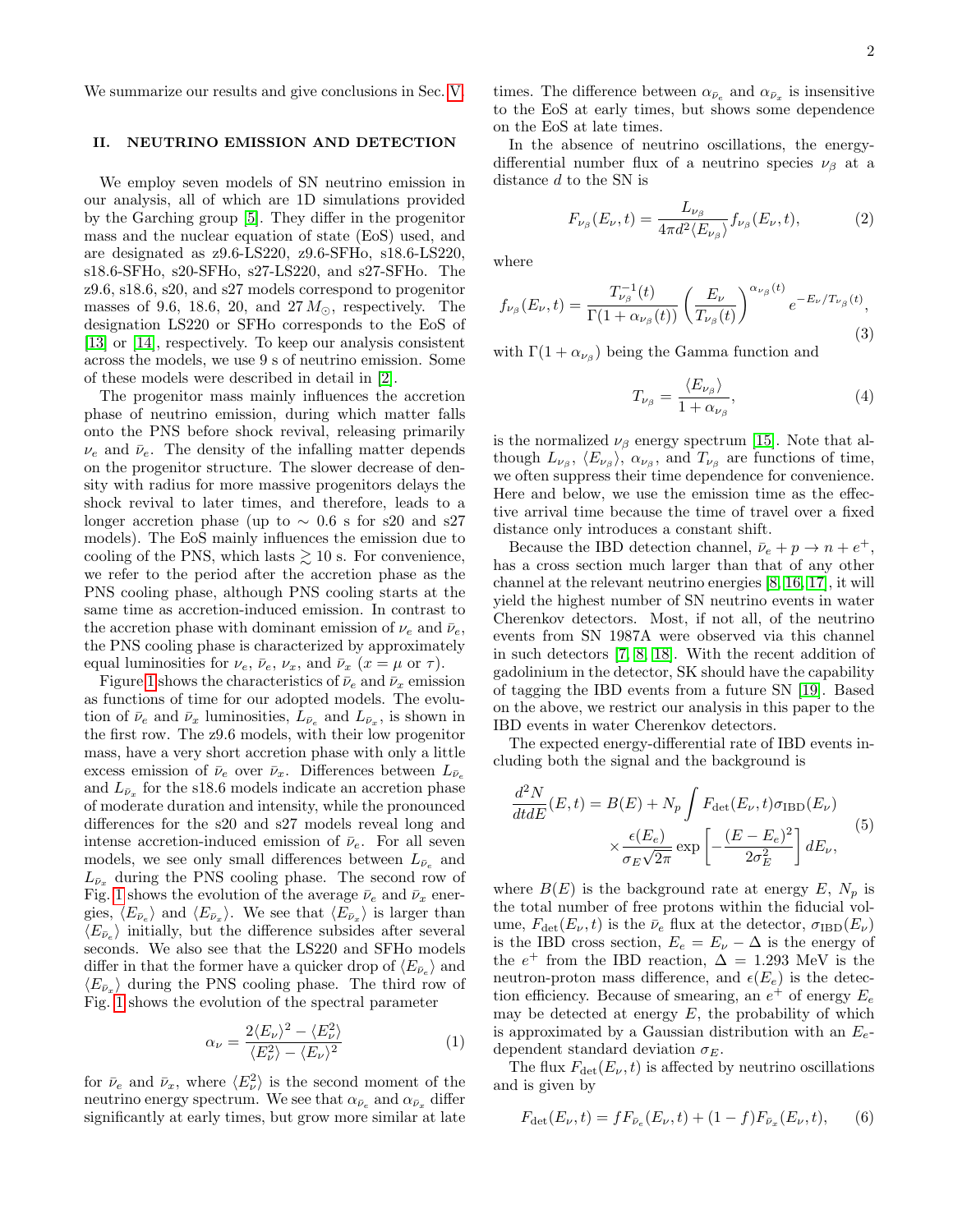

<span id="page-2-0"></span>FIG. 1. The luminosity  $L_{\nu}$ , average energy  $\langle E_{\nu} \rangle$ , and spectral parameter  $\alpha_{\nu}$  for  $\bar{\nu}_e$  and  $\bar{\nu}_x$  are displayed as functions of time for the adopted SN neutrino emission models. Note that the time scale changes at  $t = 1$  s.

where the constant  $f$  specifies the degree of mixing between  $\bar{\nu}_e$  and  $\bar{\nu}_x$ . We consider three cases of neutrino oscillations. The reference case NO with no oscillations corresponds to  $f = 1$ . The other two cases correspond to  $f = 0.681$  or 0.022 for just the MSW effect with the normal (NH) or inverted (IH) neutrino mass hierarchy, respectively  $[20-22]$  $[20-22]$ . We add  $(NO)$ ,  $(NH)$ , or  $(IH)$  to the label of a model to specify the assumed case of neutrino oscillations.

For a specific emission model  $M_{\alpha}$ , the probability distribution for an event to be observed at time  $t$  with energy  $E$  is

<span id="page-2-1"></span>
$$
p(E, t|M_{\alpha}) = \frac{1}{\langle N \rangle} \frac{d^2 N}{dt dE},\tag{7}
$$

where

$$
\langle N \rangle = \int_0^{9 \text{ s}} dt \int_{E_{\text{min}}}^{\infty} dE \frac{d^2 N}{dt dE}
$$
 (8)

is the expected total number of events and  $E_{\text{min}}$  is the minimum energy for detection.

In the above discussion of SN neutrino detection, the quantities  $B(E)$ ,  $N_p$ ,  $\epsilon(E_e)$ ,  $\sigma_E$ , and  $E_{\text{min}}$  depend on the detector. We consider two hypothetical detectors to cover

a range of capabilities. One detector has a constant detection efficiency  $\epsilon = 0.75$  and no background  $[B(E) = 0]$ when a minimum detected energy  $E_{\text{min}} = 7.5 \text{ MeV}$  is imposed. Its energy resolution is specified by the standard deviation  $\sigma_E$  for the smearing of the  $e^+$  energy as

$$
\frac{\sigma_E}{\text{MeV}} = -0.0839 + 0.349 \sqrt{\frac{E_e}{\text{MeV}}} + 0.0397 \left(\frac{E_e}{\text{MeV}}\right). (9)
$$

Because these characteristics are similar to those of SK (e.g., [\[23\]](#page-10-4)), we refer to the above detector as the SK-like detector. We also consider an ideal detector that has no background  $[B(E) = 0]$  and can detect any  $e^+$  above the threshold for Cherenkov radiation  $(E_{\text{min}} = 0.8 \text{ MeV})$ with perfect detection efficiency ( $\epsilon = 1$ ) and energy resolution  $[\sigma_E = 0]$ , for which the Gaussian distribution becomes  $\delta(E - E_e)$ .

For both our hypothetical detectors, the event rate in Eq. [\(5\)](#page-1-1) can be rewritten as

$$
\frac{d^2N}{dt dE}(E, t) = A \int \tilde{F}_{\text{det}}(E_{\nu}, t) \sigma_{\text{IBD}}(E_{\nu})
$$
\n
$$
\times \frac{1}{\sigma_E \sqrt{2\pi}} \exp\left[-\frac{(E - E_e)^2}{2\sigma_E^2}\right] dE_{\nu},
$$
\n(10)

<span id="page-2-2"></span>where  $\tilde{F}_{\text{det}}(E_{\nu}, t) = F_{\text{det}}(E_{\nu}, t) (d/\text{kpc})^2$  is the detected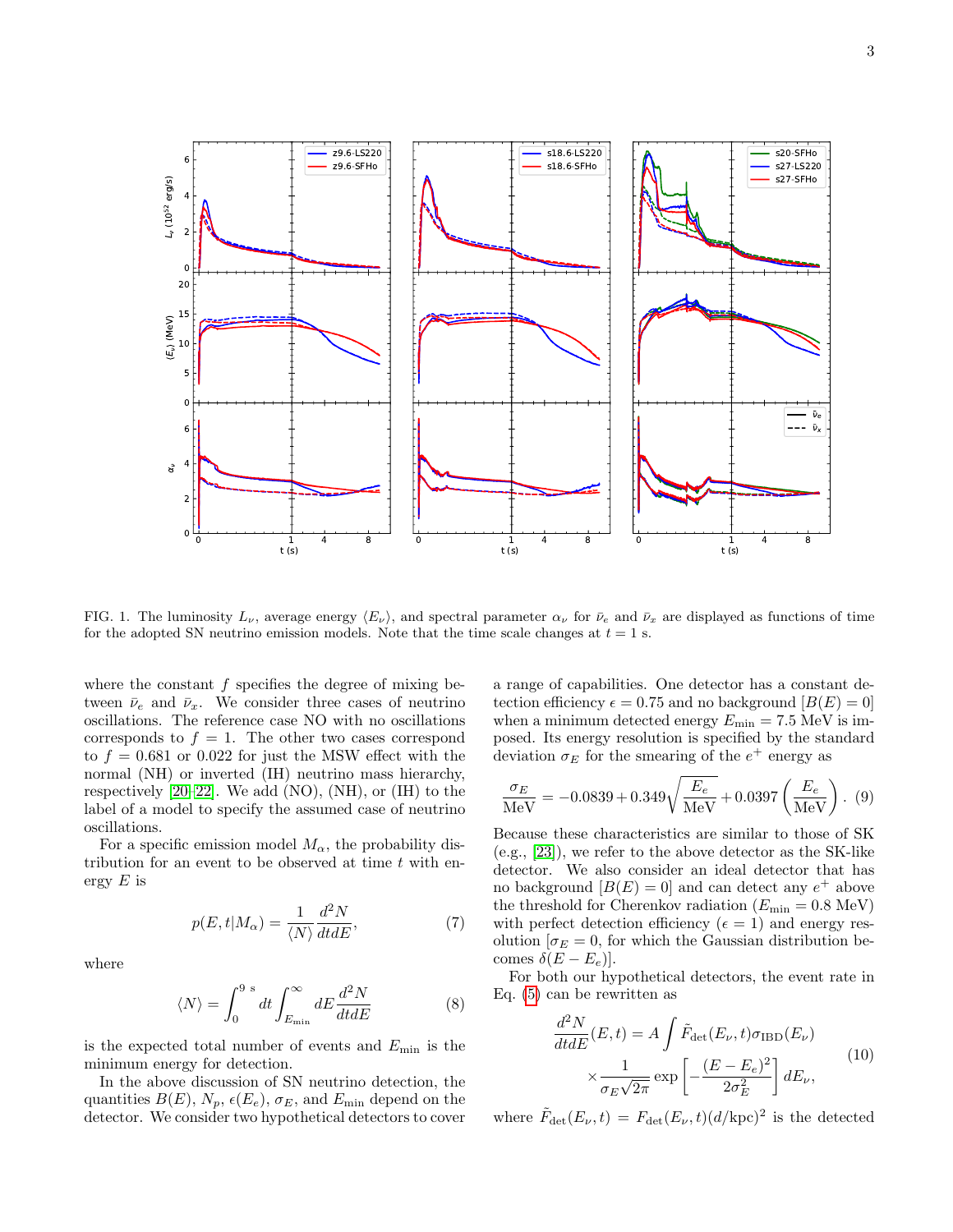<span id="page-3-1"></span>TABLE I. Expected numbers of IBD events  $\langle N \rangle$  in our SKlike and ideal detectors from an SN at a distance of 10 kpc for adopted SN models and assumed cases of neutrino oscillations.

| Model        | $\langle N \rangle$ (SK-like) $\langle N \rangle$ (Ideal) |         |
|--------------|-----------------------------------------------------------|---------|
| z9.6-LS220   |                                                           |         |
| (NO)         | 2502.54                                                   | 3553.15 |
| (NH)         | 2651.36                                                   | 3755.53 |
| (HI)         | 2958.80                                                   | 4173.62 |
| $z9.6$ -SFHo |                                                           |         |
| (NO)         | 2522.06                                                   | 3611.22 |
| (NH)         | 2645.24                                                   | 3777.23 |
| (HH)         | 2899.72                                                   | 4120.17 |
| s18.6-LS220  |                                                           |         |
| (NO)         | 3517.01                                                   | 4956.11 |
| (NH)         | 3716.93                                                   | 5222.31 |
| (IH)         | 4129.93                                                   | 5772.23 |
| s18.6-SFHo   |                                                           |         |
| (NO)         | 3763.67                                                   | 5312.96 |
| (NH)         | 3911.38                                                   | 5511.05 |
| (IH)         | 4216.54                                                   | 5920.27 |
| s20-SFHo     |                                                           |         |
| (NO)         | 7152.88                                                   | 9938.71 |
| (NH)         | 7098.49                                                   | 9863.93 |
| (IH)         | 6986.13                                                   | 9709.45 |
| s27-LS220    |                                                           |         |
| (NO)         | 5529.75                                                   | 7693.13 |
| (NH)         | 5503.49                                                   | 7655.92 |
| (HH)         | 5449.24                                                   | 7579.06 |
| s27-SFHo     |                                                           |         |
| (NO)         | 5574.73                                                   | 7786.92 |
| (NH)         | 5608.19                                                   | 7829.64 |
| (HH)         | 5677.30                                                   | 7917.90 |

flux from an SN at a distance of 1 kpc,

<span id="page-3-3"></span>
$$
A = \epsilon N_p \left(\frac{\text{kpc}}{d}\right)^2 = 2.14 \times 10^{33} \epsilon \left(\frac{M_{\text{H}_2\text{O}}}{32 \text{ kton}}\right) \left(\frac{\text{kpc}}{d}\right)^2,
$$
\n(11)

and  $M_{\text{H}_2\text{O}}$  is the fiducial mass of water in the detector. We take  $M_{\text{H}_2\text{O}} = 32$  kton (appropriate for SK [\[8\]](#page-8-7)) for our calculations. The expected total numbers of events  $\langle N \rangle$ in our hypothetical detectors from an SN at a distance of 10 kpc are given in Table [I](#page-3-1) for our adopted SN models and assumed cases of neutrino oscillations. We note that here and below, our results also apply to other combinations of  $\epsilon$ ,  $M_{\text{H}_2\text{O}}$ , and d so long as they give the same values of A corresponding to our results.

# <span id="page-3-0"></span>III. ANALYSIS FOR KNOWN SN DISTANCE

We now present a Bayesian approach to test the distinguishability of our adopted SN models with an SN at a known distance. We first perform a Monte Carlo study of the signal from one model and illustrate our general methodology of using the Bayes factor to distinguish a pair of models. We then present the mean Bayes factors and the associated standard deviations for various pairs of models assuming an SN at several known distances.

# <span id="page-3-2"></span>A. An Example

As a demonstration of our Bayesian approach, we consider the following example. We assume that an SN occurs at  $d = 50$  kpc (approximately the distance of SN 1987A [\[24,](#page-10-5) [25\]](#page-10-6)) with its neutrino emission described by the model z9.6-LS220(NO). To test how well we can distinguish between this true model and any other model, we generate a Monte Carlo sample of  $10<sup>4</sup>$  instances of the signal in our assumed ideal detector from the above SN. For each simulated signal, we first pick the total number of events N from a Poisson distribution with an expected total number of events  $\langle N \rangle = 142.13$  (see the corresponding entry for  $d = 10$  kpc in Table [I\)](#page-3-1), and then draw N events from the distribution  $p(E, t|z9.6\text{-L}S220(\text{NO}))$ [see Eq. [\(7\)](#page-2-1)] to form a set  $\{E_i, t_i | i = 1, 2, \cdots, N\}$ , where  $E_i$  and  $t_i$  are the energy and emission time of the *i*th event. Finally, for practical purposes, we define the detection time for the *i*th event as  $t_{\text{det},i} = t_i - t_1$  so that the first detected event corresponds to  $t_{\text{det}} = 0$ . We denote each simulated signal by the data set  $D = \{E_i, t_{\det,i}|i =$  $1, 2, \cdots, N$ .

Clearly, to compare a specific model  $M_{\alpha}$  with the data, we need to introduce a time offset  $t_{\text{off}}$  between  $t = 0$  for the start of neutrino emission in the model and  $t_{\text{det}} = 0$ for detection of the first event so that  $t = t_{\text{det}} + t_{\text{off}}$  $(e.g., [4, 12];$  $(e.g., [4, 12];$  $(e.g., [4, 12];$  $(e.g., [4, 12];$  the time of travel from the SN to the detector is the same for all the events, and therefore, can be ignored). The Bayesian approach to model comparison dictates that for  $M_{\alpha}$  and the data D, the relevant quantity is the Bayesian evidence

$$
P(D|M_{\alpha}) = \int dt_{\text{off}} P(D|t_{\text{off}}, M_{\alpha}) P(t_{\text{off}}), \quad (12)
$$

where  $P(D|t_{\text{off}}, M_{\alpha})$  is the likelihood function assuming  $M_{\alpha}$ , and  $P(t_{\text{off}})$  is the prior probability for  $t_{\text{off}}$ . We take the likelihood of a simulated signal to be

$$
P(D|t_{\text{off}}, M_{\alpha}) = \frac{e^{-\langle N \rangle} \langle N \rangle^N}{N!} \prod_{i=1}^{N} p(E_i, t_i | t_{\text{off}}, M_{\alpha}), \tag{13}
$$

which follows from the extended maximum likelihood function of [\[26\]](#page-10-7). We take the prior  $P(t_{\text{off}})$  to be uniform over the range  $(0, 0.1 \text{ s})$  and 0 otherwise.

The Bayes factor

$$
B_{\alpha\beta} = \frac{P(D|M_{\alpha})}{P(D|M_{\beta})}
$$
\n(14)

can be used to determine whether  $M_{\alpha}$  is favored over  $M_{\beta}$  given the data D. For convenience, we use the natural logarithm of the Bayes factor,  $\ln B_{\alpha\beta}$ , and refer to it simply as the Bayes factor. The criteria for interpreting ln  $B_{\alpha\beta}$  are shown in Table [II](#page-4-0) (e.g., [\[12\]](#page-8-11)). The larger ln  $B_{\alpha\beta}$  is, the more strongly  $M_{\alpha}$  is favored over  $M_{\beta}$ .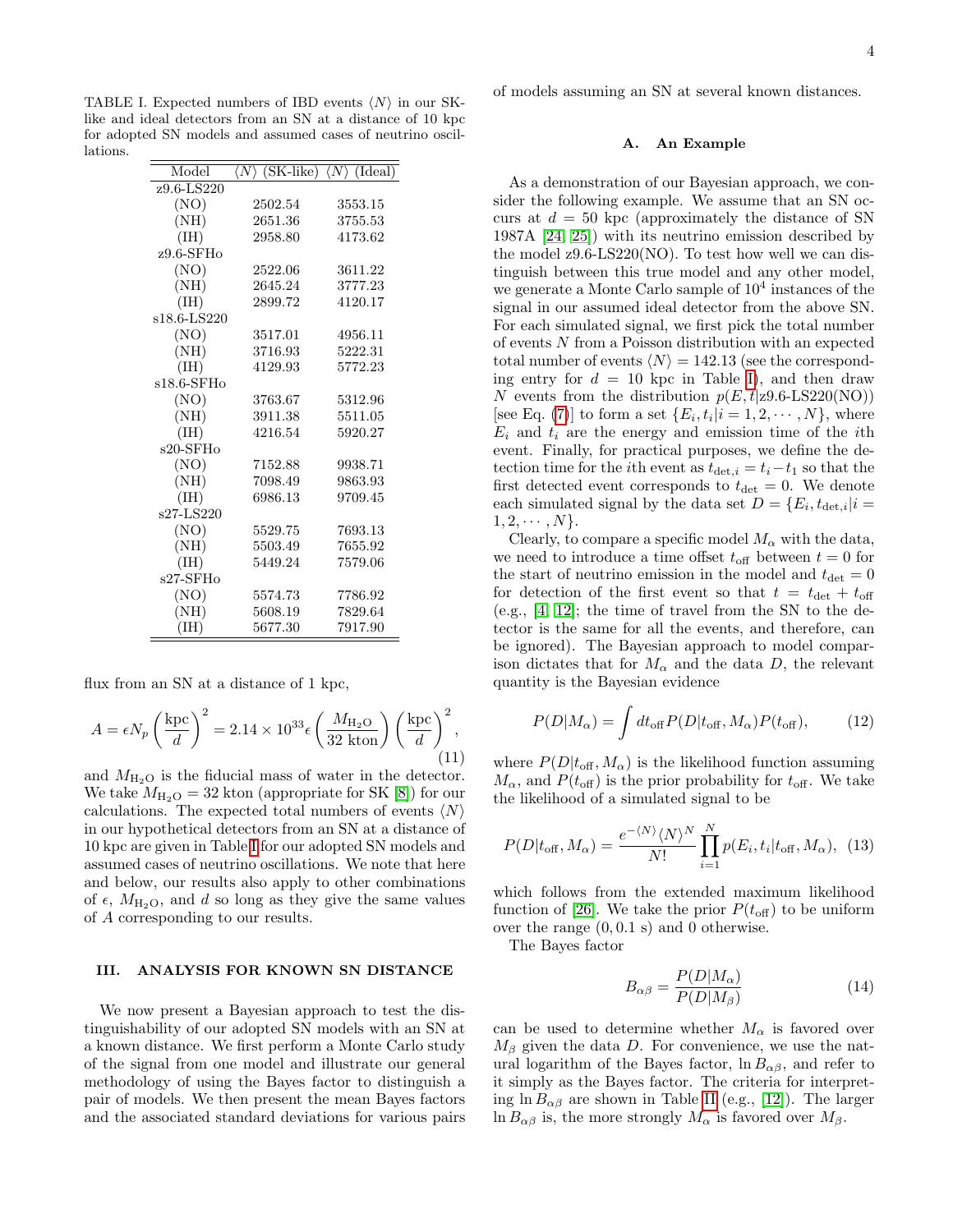TABLE II. Interpretation of the Bayes factor  $\ln B_{\alpha\beta}$  (partially reproduced from [\[12\]](#page-8-11)).

<span id="page-4-0"></span>

| $\ln B_{\alpha\beta}$ | Strength of Evidence               |
|-----------------------|------------------------------------|
| $0 - 1$               | Not worth more than a bare mention |
| $1 - 3$               | Positive                           |
| $3 - 5$               | Strong                             |
| > 5                   | Very strong                        |

<span id="page-4-1"></span>TABLE III. The mean Bayes factors along with standard deviations  $\langle \ln B_{\alpha\beta} \rangle \pm \sigma [\ln B_{\alpha\beta}]$  calculated with  $M_{\alpha}$  being z9.6- $LS220(NO)$  using  $10<sup>4</sup>$  simulated signals in the assumed ideal detector from an SN at  $d = 50$  kpc. The true model  $M_{\alpha}$  can be distinguished from the alternative  $M_\beta$  at the > 95% CL for  $\langle \ln B_{\alpha\beta} \rangle - 1.645\sigma[\ln B_{\alpha\beta}] > 5$ , which is satisfied by all the entries except for those in bold.

| $M_{\beta}$                              | Unknown $t_{\text{off}}$ | $t_{\text{off}}=t_1$                  |
|------------------------------------------|--------------------------|---------------------------------------|
| $\overline{z9.6}$ -SFH <sub>o</sub> (NO) | $9.52 \pm 3.81$          | $9.55 \pm 3.81$                       |
| s18.6-LS220(NO)                          | $10.61 \pm 4.17$         | $10.80 \pm 4.21$                      |
| $s18.6$ -SFHo(NO)                        | $21.81 \pm 5.32$         | $21.97 \pm 5.35$                      |
| $s20-SFHo(NO)$                           |                          | $132.98 \pm 11.54$ $133.42 \pm 11.56$ |
| s27-LS220(NO)                            | $70.14 \pm 9.12$         | $70.68 \pm 9.15$                      |
| s27-SFH <sub>o</sub> (NO)                | $74.50 \pm 9.18$         | $74.82 \pm 9.20$                      |

We calculate the Bayesian evidence for each of our models, and compute the Bayes factors with  $M_{\alpha}$  and  $M_{\beta}$  being z9.6-LS220(NO) and each of the corresponding alternative models, respectively. Performing this procedure for the 10<sup>4</sup> simulated signals in our Monte Carlo sample allows us to calculate the mean  $\langle \ln B_{\alpha\beta} \rangle$  and standard deviation  $\sigma[\ln B_{\alpha\beta}]$  for the six model pairs. The results are displayed in the second column of Table [III.](#page-4-1) We see that for each alternative model,  $\langle \ln B_{\alpha\beta} \rangle > 5$ , which indicates that at  $d = 50$  kpc with an ideal detector, a neutrino signal following z9.6-LS220(NO) would on average provide very strong evidence in favor of the true model over the corresponding alternatives.

We can set an even more stringent criterion for model distinguishability by noting that the distribution of  $\ln B_{\alpha\beta}$  is approximately normal as demonstrated in Fig. [2](#page-4-2) with  $M_{\alpha}$  and  $M_{\beta}$  being z9.6-LS220(NO) and z9.6-SFHo(NO), respectively. The histogram in Fig. [2](#page-4-2) shows the binned results for the Monte Carlo sample, which are very well described by the curve for the normal distribution with the corresponding  $\langle \ln B_{\alpha\beta} \rangle$  and  $\sigma[\ln B_{\alpha\beta}]$ . We consider that the true model  $M_{\alpha}$  can be distinguished from the alternative  $M_\beta$  for  $\ln B_{\alpha\beta} > 5$ . We say that  $M_{\alpha}$  and  $M_{\beta}$  are distinguishable at the > 95% confidence level (CL) if  $\langle \ln B_{\alpha\beta} \rangle - 1.645\sigma[\ln B_{\alpha\beta}] > 5$ . From the  $\ln B_{\alpha\beta}$  and  $\sigma[\ln B_{\alpha\beta}]$  values in the second column of Table [III,](#page-4-1) we see that at  $d = 50$  kpc with an ideal detector, a neutrino signal following z9.6-LS220(NO) can be distinguished at the > 95% CL from all the other adopted models except for z9.6-SFHo(NO) (see also Fig. [2\)](#page-4-2) and s18.6-LS220(NO).



<span id="page-4-2"></span>FIG. 2. The histogram of  $\ln B_{\alpha\beta}$  is compared to the curve for the corresponding normal distribution with  $M_{\alpha}$  and  $M_{\beta}$  being z9.6-LS220(NO) and z9.6-SFHo(NO), respectively. The vertical line corresponds to  $\ln B_{\alpha\beta} = \langle \ln B_{\alpha\beta} \rangle - 1.645\sigma[\ln B_{\alpha\beta}],$ and 95% of the ln  $B_{\alpha\beta}$  values lie to the right of this line. These results are based on  $10^4$  simulated signals in the assumed ideal detector from an SN at  $d = 50$  kpc. An unknown time offset  $t_{\text{off}}$  between the start of neutrino emission and detection of the first event is taken into account.

# <span id="page-4-3"></span>B. General Results

While the procedure in Sec. [III A](#page-3-2) for comparing  $M_{\alpha}$ and  $M_\beta$  is straightforward, it can be simplified by setting  $t_{\text{off}} = t_1$ , where  $t_1$  is the emission time of the first event for each simulated signal of  $M_{\alpha}$ . With this simplification, we are directly comparing the distributions of neutrino energy and emission time for  $M_{\alpha}$  and  $M_{\beta}$ by ignoring the effects of the time offset  $t_{\text{off}}$  between the start of emission and detection of the first event, and the Bayesian evidence for  $M_\beta$  is simply

$$
P(D|M_{\beta}) = \frac{e^{-\langle N \rangle} \langle N \rangle^N}{N!} \prod_{i=1}^{N} p(E_i, t_i | M_{\beta}), \qquad (15)
$$

where  $\{E_i, t_i | i = 1, 2, \cdots, N\}$  effectively denotes a simulated signal of  $M_{\alpha}$ . Using the 10<sup>4</sup> simulated signals of z9.6-LS220(NO)  $(M_{\alpha})$  in Sec. [III A](#page-3-2) and setting  $t_{\text{off}} = t_1$ , we calculate the  $\langle \ln B_{\alpha\beta} \rangle$  and  $\sigma[\ln B_{\alpha\beta}]$  values for comparing this model with all the corresponding alternatives. As can be seen from Table [III,](#page-4-1) these results are approximately the same as those that have taken the effects of  $t_{\text{off}}$  into account. Therefore, we can ignore the very small effects of  $t_{\text{off}}$  in calculating  $\langle \ln B_{\alpha\beta} \rangle$  and  $\sigma[\ln B_{\alpha\beta}]$ to determine the distinguishability of  $M_{\alpha}$  and  $M_{\beta}$ .

Below we compare all pairs of our adopted models using the simplified procedure that does not include  $t_{\text{off}}$  as a parameter. The corresponding Bayes factor is

$$
\ln B_{\alpha\beta} = N \ln \frac{\langle N \rangle_{\alpha}}{\langle N \rangle_{\beta}} - \Delta_{\alpha\beta} + \sum_{i=1}^{N} \ln \frac{p(E_i, t_i | M_{\alpha})}{p(E_i, t_i | M_{\beta})}, \tag{16}
$$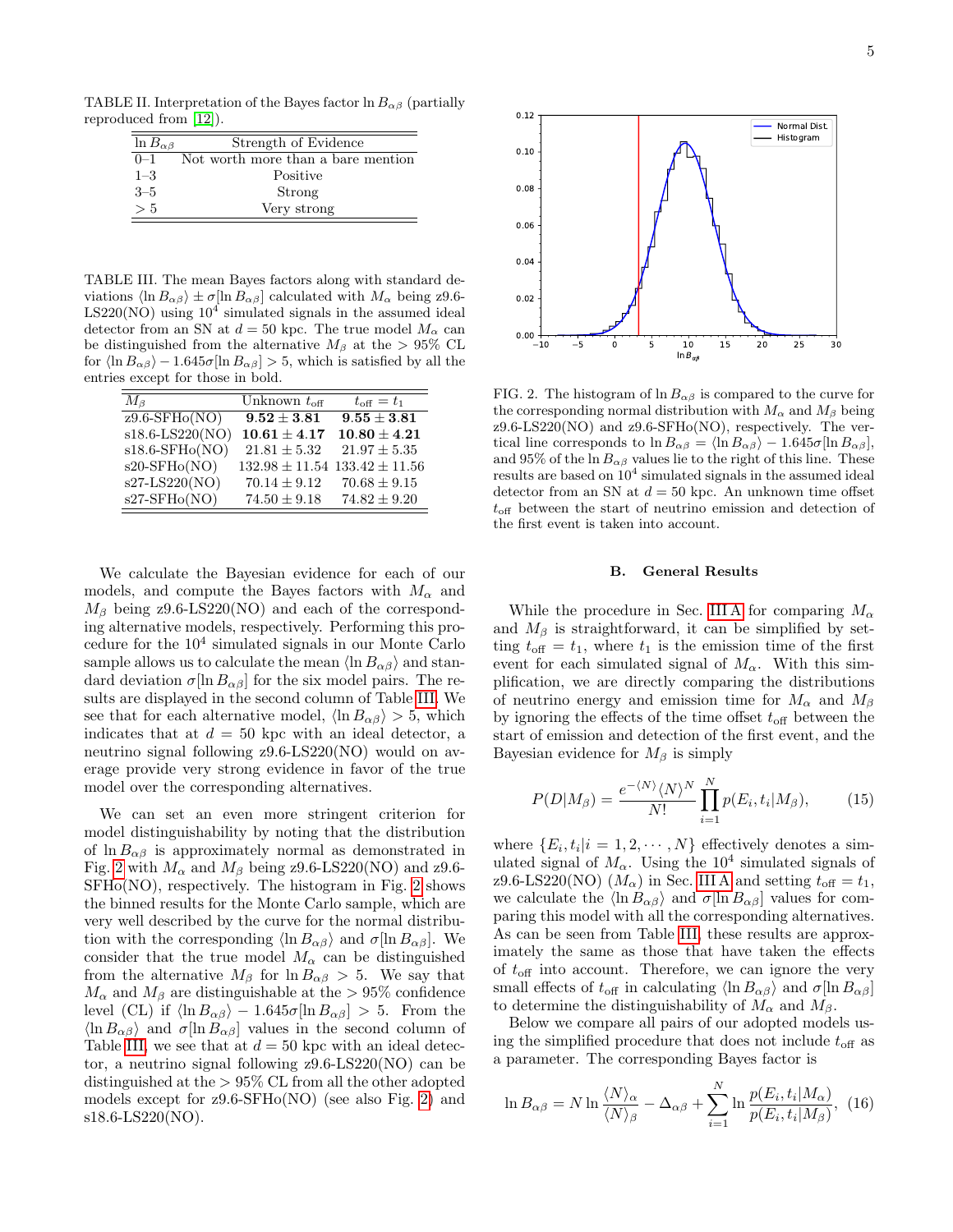where  $\langle N \rangle_{\alpha}$  and  $\langle N \rangle_{\beta}$  are the expected total numbers of events predicted by  $M_{\alpha}$  and  $M_{\beta}$ , respectively, for an SN at a known distance d, and  $\Delta_{\alpha\beta} \equiv \langle N \rangle_{\alpha} - \langle N \rangle_{\beta}$ . With simulated neutrino signals from  $M_{\alpha}$ , N is sampled from the Poisson distribution with the mean  $\langle N \rangle_{\alpha}$ , and  $\{E_i, t_i | i = 1, 2, \cdots, N\}$  is sampled from the energy-time distribution  $\prod_{j=1}^{N} p(E_j, t_j | M_\alpha)$ . Instead of Monte Carlo simulations, we can use the above distributions directly to obtain

<span id="page-5-1"></span>
$$
\frac{\langle \ln B_{\alpha\beta} \rangle}{\langle N \rangle_{\alpha}} = \ln \frac{\langle N \rangle_{\alpha}}{\langle N \rangle_{\beta}} - \frac{\Delta_{\alpha\beta}}{\langle N \rangle_{\alpha}} + \left\langle \ln \frac{p(E, t | M_{\alpha})}{p(E, t | M_{\beta})} \right\rangle_{\alpha} \quad (17)
$$

and

<span id="page-5-2"></span>
$$
\frac{\sigma[\ln B_{\alpha\beta}]}{\sqrt{\langle N\rangle_{\alpha}}} = \left[ \left( \ln \frac{\langle N\rangle_{\alpha}}{\langle N\rangle_{\beta}} \right)^2 + 2 \ln \frac{\langle N\rangle_{\alpha}}{\langle N\rangle_{\beta}} \left\langle \ln \frac{p(E, t|M_{\alpha})}{p(E, t|M_{\beta})} \right\rangle_{\alpha} + \left\langle \left( \ln \frac{p(E, t|M_{\alpha})}{p(E, t|M_{\beta})} \right)^2 \right\rangle_{\alpha} \right]^{1/2},
$$
\n(18)

where, for example,

$$
\left\langle \ln \frac{p(E, t | M_{\alpha})}{p(E, t | M_{\beta})} \right\rangle_{\alpha} = \int_{0}^{9 \text{ s}} dt \int_{E_{\text{min}}}^{\infty} dE \ p(E, t | M_{\alpha})
$$
\n
$$
\times \ln \frac{p(E, t | M_{\alpha})}{p(E, t | M_{\beta})}.
$$
\n(19)

Both  $\langle \ln B_{\alpha\beta} \rangle$  and  $\sigma[\ln B_{\alpha\beta}]$  are functions of the SN distance d and depend on the assumed detector.

The  $\langle \ln B_{\alpha\beta} \rangle$  and  $\sigma[\ln B_{\alpha\beta}]$  values for all pairs of the adopted SN neutrino emission models are given for an SN at  $d = 50$  (25) kpc in Tables [IV](#page-6-0) and [V](#page-7-1) [\(VI](#page-8-14) and [VII\)](#page-9-3) for the assumed ideal and SK-like detectors, respectively. We see that, for either detector, all of the models can be distinguished from one another at the  $> 95\%$  CL (with  $\langle \ln B_{\alpha\beta} \rangle - 1.645\sigma[\ln B_{\alpha\beta}] > 5$  for  $d = 25$  kpc, and some of the models can still be distinguished at the same CL for  $d = 50$  kpc. Note that the results for comparing z9.6-LS220(NO)  $(M_{\alpha})$  with the corresponding alternatives in Table [IV](#page-6-0) are in excellent agreement with those in Table [III](#page-4-1) calculated with Monte Carlo simulations.

#### C. Scenarios of Neutrino Oscillations

So far we have assumed that the scenario of neutrino oscillations would be known and whichever it is, it applies to all SN neutrino emission models in the same way. It is interesting to note that the distinguishability of these models depends on the scenario of neutrino oscillations. For example, for an SN at  $d = 50$  kpc with the assumed ideal detector, we can distinguish z9.6-LS220(IH) and  $z9.6\text{-}SFHo(IH)$  at the  $> 95\%$  CL, but cannot do the same for  $z9.6$ -LS220(NH) and  $z9.6$ -SFH $o(NH)$  (see Table [IV\)](#page-6-0).

We now explore the feasibility of distinguishing between the scenarios of neutrino oscillations for a specific underlying SN neutrino emission model. We again perform the comparisons using Eqs. [\(17\)](#page-5-1) and [\(18\)](#page-5-2). With more significant differences between  $\bar{\nu}_e$  and  $\bar{\nu}_x$  emission during the accretion phase, we expect that more pronounced accretion-induced emission allows for easier distinguishability of the oscillation scenarios. Because z9.6- LS220 and s20-SFHo represent the opposite extremes of accretion-induced neutrino emission (see Fig. [1\)](#page-2-0), we focus on these two models. The results for an SN at  $d = 50$ , 25, and 10 kpc with the assumed ideal detector are pre-sented in Tables [VIII](#page-9-4) and [IX.](#page-9-5) We see that at  $d = 50$  kpc, only the (NO) and (IH) scenarios can be distinguished at the  $> 95\%$  CL for s20-SFHo, but none of the scenarios can be distinguished for z9.6-LS220. At  $d = 25$  kpc, only the (NO) and (NH) scenarios cannot be distinguished for s20-SFHo, while only the (NO) and (IH) scenarios can be distinguished for  $z9.6$ -LS220. Finally, at  $d = 10$  kpc, all oscillation scenarios can be distinguished for either model.

### <span id="page-5-0"></span>IV. ANALYSIS FOR UNKNOWN SN DISTANCE

In Sec. [III,](#page-3-0) assuming that the distance to the SN is known, we have computed the Bayesian evidence  $P(D|M_{\alpha})$  with a likelihood that accounts for both the energy-time distribution  $p(E, t|M_{\alpha})$  and the expected total number of events  $\langle N \rangle_{\alpha}$  predicted by the SN neutrino emission model  $M_{\alpha}$ . If the SN distance is not known, however, the expected total numbers of events effectively become parameters and it is practical to compare only the distributions  $p(E, t|M_{\alpha})$  and  $p(E, t|M_{\beta})$  to determine the distinguishability of  $M_{\alpha}$  and  $M_{\beta}$ . In this case, it is more difficult to distinguish the models because the number of observed events can no longer be used to provide extra discriminating power.

For analysis of the case of unknown SN distance, we define

$$
\langle N \rangle = A \langle n \rangle, \tag{20}
$$

so that  $\langle n \rangle$  contains all the dependence on the SN neutrino emission model [see Eq.  $(10)$ ]. Note that A only depends on the actual but unknown SN distance and the characteristics of the assumed detector [see Eq. [\(11\)](#page-3-3)].

The Bayesian evidence for  $M_\beta$  is now

$$
P(D|M_{\beta}) = \prod_{i=1}^{N} p(E_i, t_i | M_{\beta}), \qquad (21)
$$

where  $\{E_i, t_i | i = 1, 2, \cdots, N\}$  denotes a signal of  $M_{\alpha}$ . The Bayes factor for comparing  $M_{\alpha}$  and  $M_{\beta}$  is

$$
\ln B_{\alpha\beta} = \sum_{i=1}^{N} \ln \frac{p(E_i, t_i | M_{\alpha})}{p(E_i, t_i | M_{\beta})}.
$$
 (22)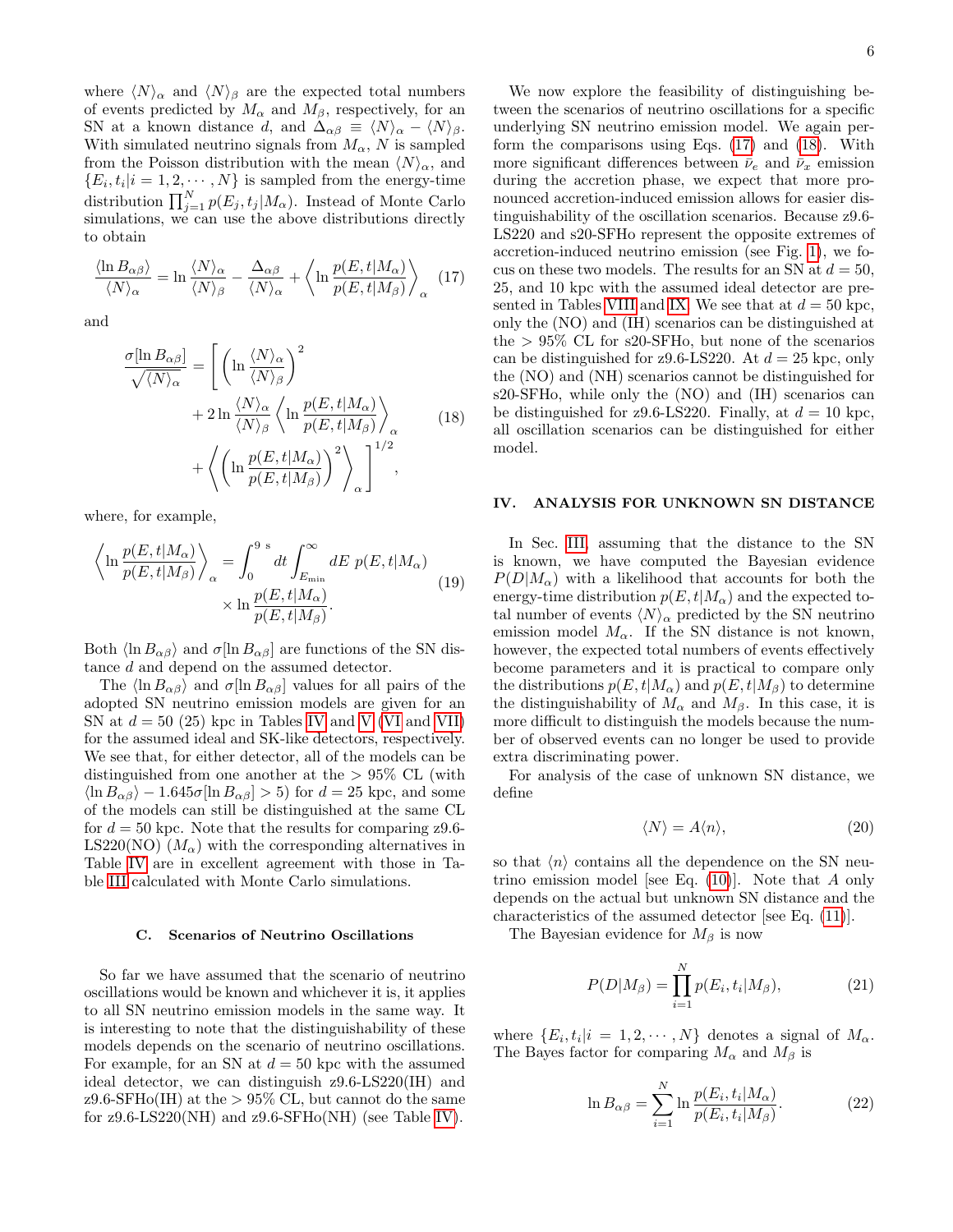<span id="page-6-0"></span>

| $\langle \ln B_{\alpha\beta} \rangle - 1.645\sigma [\ln B_{\alpha\beta}] > 5$ , which is satisfied by all the entries except for those in bold. |                                      |                                                         |                                                                             |                   |                                     |                                    |                  |
|-------------------------------------------------------------------------------------------------------------------------------------------------|--------------------------------------|---------------------------------------------------------|-----------------------------------------------------------------------------|-------------------|-------------------------------------|------------------------------------|------------------|
| $M_{\alpha} \backslash M_{\beta}$                                                                                                               | $z9.6 - LS220$                       | $29.6$ -SFHo                                            | $s18.6 - LS220$                                                             | $s18.6$ -SFHo     | $s20$ -SFH $o$                      | $s27-LS220$                        | $s27-SFHo$       |
| $z9.6 - LS220$                                                                                                                                  |                                      |                                                         |                                                                             |                   |                                     |                                    |                  |
| (NO)                                                                                                                                            |                                      | $9.53 \pm 3.86$                                         | $10.78 \pm 4.23$                                                            | $21.93 \pm 5.37$  | $133.28 \pm 11.66$ 70.59 $\pm$ 9.24 |                                    | $74.73 \pm 9.28$ |
| (NH)                                                                                                                                            |                                      | $10.75 \pm 4.05$                                        | $10.78 \pm 4.28$                                                            | $22.01 \pm 5.32$  | $122.07 \pm 11.34$                  | $60.77 \pm 8.89$                   | $69.16 \pm 8.97$ |
| (IH)                                                                                                                                            |                                      | $13.70 \pm 4.52$                                        | $11.41 \pm 4.43$                                                            | $22.97 \pm 5.29$  | $104.54 \pm 10.45$ $46.21 \pm 8.01$ |                                    | $61.74 \pm 8.29$ |
| $z9.6$ -SFHo                                                                                                                                    |                                      |                                                         |                                                                             |                   |                                     |                                    |                  |
| (NO)                                                                                                                                            | $12.98 \pm 6.07$                     |                                                         | $25.58 \pm 7.22$                                                            | $15.28 \pm 4.97$  | $125.61 \pm 11.78$ $75.15 \pm 9.18$ |                                    | $67.69 \pm 9.26$ |
| (NH)                                                                                                                                            | $15.00\pm6.60$                       |                                                         | $29.13 \pm 7.85$                                                            | $14.86 \pm 4.95$  | $113.4 \pm 11.61$                   | $65.89 \pm 8.99$                   | $61.10 \pm 9.07$ |
| (IH)                                                                                                                                            | $19.65 \pm 7.66$                     |                                                         | $37.53 \pm 9.12$                                                            | $14.63 \pm 4.96$  | $92.84 \pm 11.00$                   | $51.74 \pm 8.41$                   | $50.82 \pm 8.57$ |
| s18.6-LS220                                                                                                                                     |                                      |                                                         |                                                                             |                   |                                     |                                    |                  |
| (NO)                                                                                                                                            | $13.01 \pm 5.60$                     | $27.86 \pm 8.08$                                        |                                                                             | $11.93 \pm 3.87$  | $91.85 \pm 9.75$                    | $38.85 \pm 6.98$                   | $45.73 \pm 7.14$ |
| (NH)                                                                                                                                            | $12.68 \pm 5.46$                     | $30.75 \pm 8.38$                                        |                                                                             | $13.95 \pm 4.20$  | $82.57 \pm 9.25$                    | $30.28 \pm 6.40$                   | $42.12 \pm 6.76$ |
| (IH)                                                                                                                                            | $13.23 \pm 5.53$                     | $38.34 \pm 9.27$                                        |                                                                             | $18.62 \pm 4.89$  | $70.26 \pm 8.12$                    | $19.57 \pm 5.22$                   | $39.55 \pm 6.12$ |
| $s18.6$ -SFHo                                                                                                                                   |                                      |                                                         |                                                                             |                   |                                     |                                    |                  |
| (NO)                                                                                                                                            | $33.59 \pm 10.17$                    | $18.83 \pm 6.81$                                        | $19.23 \pm 7.89$                                                            |                   | $71.02 \pm 9.32$                    | $37.30 \pm 6.77$                   | $28.55 \pm 6.24$ |
| (NH)                                                                                                                                            | $34.43 \pm 10.41$                    | $17.88 \pm 6.56$                                        | $22.51 \pm 8.56$                                                            |                   | $60.49 \pm 8.93$                    | $29.20 \pm 6.37$                   | $23.16 \pm 5.84$ |
| (HI)                                                                                                                                            | $37.58 \pm 11.09$                    | $17.19 \pm 6.37$                                        | $29.87 \pm 9.89$                                                            |                   | $44.02 \pm 7.95$                    | $18.30 \pm 5.50$                   | $15.71 \pm 5.01$ |
| $s20$ -SFH $o$                                                                                                                                  |                                      |                                                         |                                                                             |                   |                                     |                                    |                  |
| (NO)                                                                                                                                            |                                      |                                                         | $258.83 \pm 31.60$ $225.48 \pm 28.40$ $180.31 \pm 26.75$ $117.55 \pm 19.80$ |                   |                                     | $34.63 \pm 10.12$ $15.68 \pm 6.08$ |                  |
| (NH)                                                                                                                                            |                                      |                                                         | $232.91 \pm 29.89$ $187.49 \pm 24.74$ $164.28 \pm 25.83$ $92.27 \pm 16.80$  |                   |                                     | $36.36 \pm 10.47$ 13.45 $\pm$ 5.58 |                  |
| (HI)                                                                                                                                            |                                      |                                                         | $206.21 \pm 28.78$ 140.18 $\pm$ 20.47 153.87 $\pm$ 26.04 62.25 $\pm$ 13.34  |                   |                                     | $40.68 \pm 11.24$ $9.85 \pm 4.72$  |                  |
| s27-LS220                                                                                                                                       |                                      |                                                         |                                                                             |                   |                                     |                                    |                  |
| (NO)                                                                                                                                            |                                      | $115.89 \pm 19.44$ $134.20 \pm 21.90$ $61.80 \pm 14.00$ |                                                                             | $61.91 \pm 14.40$ | $23.44 \pm 5.65$                    |                                    | $11.08 \pm 4.30$ |
| (NH)                                                                                                                                            |                                      | $92.48 \pm 16.70$ $106.55 \pm 18.50$                    | $44.63 \pm 11.45$                                                           | $42.89 \pm 11.28$ | $24.10 \pm 5.66$                    |                                    | $11.26 \pm 4.22$ |
| (III)                                                                                                                                           |                                      | $66.25 \pm 13.76$ $75.20 \pm 14.75$                     | $28.29 \pm 9.06$                                                            | $22.89 \pm 7.63$  | $26.01 \pm 5.76$                    |                                    | $12.64 \pm 4.32$ |
| $s27-SFHo$                                                                                                                                      |                                      |                                                         |                                                                             |                   |                                     |                                    |                  |
| (NO)                                                                                                                                            |                                      | $129.99 \pm 21.28$ 106.66 $\pm$ 18.34                   | $82.91 \pm 17.41$                                                           | $42.30 \pm 11.23$ | $13.35 \pm 4.77$                    | $13.78 \pm 5.94$                   |                  |
| (NH)                                                                                                                                            | $120.53 \pm 20.60$ 89.85 $\pm$ 16.20 |                                                         | $79.10 \pm 17.32$                                                           | $31.64 \pm 9.30$  | $11.64 \pm 4.49$                    | $14.66 \pm 6.24$                   |                  |
| (IH)                                                                                                                                            | $113.79 \pm 20.60$ 69.67 $\pm$ 13.77 |                                                         | $82.27 \pm 18.34$                                                           | $20.01 \pm 7.13$  | $8.73 \pm 3.94$                     | $17.39 \pm 6.95$                   |                  |

Using the Poisson distribution of N with the mean  $\langle N \rangle_{\alpha}$ and the energy-time distribution  $\prod_{j=1}^{N} p(E_j, t_j | M_\alpha)$  for  $\{E_i, t_i | i = 1, 2, \cdots, N\}$ , we follow the same procedure as in Sec. [III B](#page-4-3) to obtain

$$
\frac{\langle \ln B_{\alpha\beta} \rangle}{A \langle n \rangle_{\alpha}} = \left\langle \ln \frac{p(E, t | M_{\alpha})}{p(E, t | M_{\beta})} \right\rangle_{\alpha} \tag{23}
$$

and

$$
\frac{\sigma[\ln B_{\alpha\beta}]}{\sqrt{A\langle n\rangle_{\alpha}}} = \sqrt{\left\langle \left( \ln \frac{p(E, t|M_{\alpha})}{p(E, t|M_{\beta})} \right)^2 \right\rangle_{\alpha}}.
$$
 (24)

Note that  $\langle \ln B_{\alpha\beta} \rangle \propto A$  and  $\sigma[\ln B_{\alpha\beta}] \propto \frac{A}{\sqrt{2\pi}}$ √ A. We define  $A_{\text{min}}$  as the value of  $A$  that satisfies

$$
\langle \ln B_{\alpha\beta} \rangle - 1.645\sigma [\ln B_{\alpha\beta}] = 5. \tag{25}
$$

To distinguish the true model  $M_{\alpha}$  from the alternative  $M_\beta$  at the > 95% CL, we require  $A > A_{\text{min}}$ . The above approach follows the framework of Bayes Factor Design Analysis (see, e.g., [\[27,](#page-10-8) [28\]](#page-10-9)). We present the results on Amin for the assumed ideal and SK-like detectors in Ta-bles [X](#page-10-10) and [XI,](#page-11-0) respectively. These  $A_{\text{min}}$  values all correspond to  $\langle N \rangle > 50$ . Monte Carlo testing suggests that the effects of  $t_{\text{off}}$  are small for  $\langle N \rangle > 50$ , which justifies our ignoring these effects in calculating  $A_{\min}$ .

For an SN at  $d = 10$  kpc,  $A = 2.14 \times 10^{31}$  and  $1.61 \times 10^{31}$  for the assumed ideal and SK-like detectors, respectively. Either value exceeds all the corresponding Amin values in Table [X](#page-10-10) or [XI.](#page-11-0) Therefore, all of the energy-time distributions for the adopted SN neutrino emission models can be distinguished from each other at the  $> 95\%$  CL with the signal in either detector from an SN at  $d = 10$  kpc. Noting that  $A \propto d^{-2}$ , we can estimate the maximum SN distance for which a pair of models can be distinguished. Take the SKlike detector for example. The highest required value of  $A_{\text{min}} = 8.26 \times 10^{30}$ , necessary to distinguish the true model z9.6-LS220(IH) from the alternative s18.6- LS220(IH), means that these two models can be distinguished for an SN at a distance up to  $\sim$  14 kpc. In contrast, the lowest value of  $A_{\text{min}} = 1.53 \times 10^{29}$ , required to distinguish the true model s20-SFHo(NO) from the alternative z9.6-LS220(NO), means that these two models can be distinguished for an SN at a distance up to  $\sim$  103 kpc.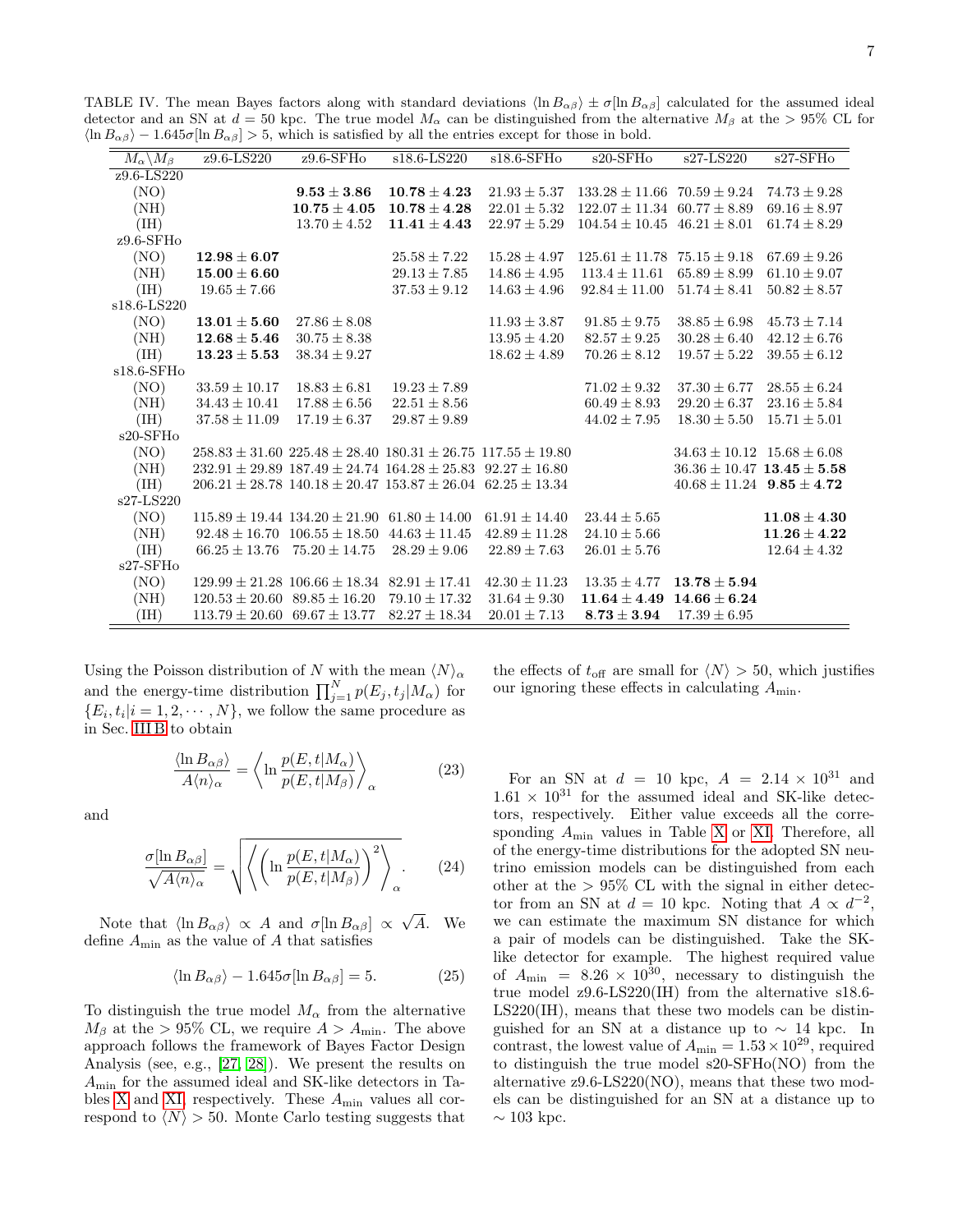<span id="page-7-1"></span>

| $M_{\alpha} \backslash M_{\beta}$ | z9.6-LS220        | $z9.6$ -SFH $o$   | s18.6-LS220                                                                | $s18.6-SFHO$                      | $s20-$ SFH $o$                     | $s27-LS220$                      | $s27-SFHo$       |
|-----------------------------------|-------------------|-------------------|----------------------------------------------------------------------------|-----------------------------------|------------------------------------|----------------------------------|------------------|
| z9.6-LS220                        |                   |                   |                                                                            |                                   |                                    |                                  |                  |
| (NO)                              |                   | $6.88 \pm 3.27$   | $7.88 \pm 3.62$                                                            |                                   | $15.96 \pm 4.58$ $97.83 \pm 10.00$ | $51.96 \pm 7.94$                 | $54.73 \pm 7.95$ |
| (NH)                              |                   | $7.80 \pm 3.45$   | $7.91 \pm 3.66$                                                            | $16.04 \pm 4.54$                  | $89.56 \pm 9.72$                   | $44.71 \pm 7.64$                 | $50.65 \pm 7.68$ |
| (IH)                              |                   | $9.98 \pm 3.86$   | $8.42 \pm 3.81$                                                            | $16.75 \pm 4.52$                  | $76.54 \pm 8.95$                   | $33.91 \pm 6.88$                 | $45.16 \pm 7.09$ |
| $z9.6$ -SFHo                      |                   |                   |                                                                            |                                   |                                    |                                  |                  |
| (NO)                              | $9.36 \pm 5.14$   |                   | $18.71 \pm 6.15$                                                           |                                   | $11.22 \pm 4.26$ $92.54 \pm 10.14$ | $55.49 \pm 7.93$                 | $49.82 \pm 7.97$ |
| (NH)                              | $10.85 \pm 5.59$  |                   | $21.34 \pm 6.69$                                                           | $10.94 \pm 4.25$ $83.55 \pm 9.98$ |                                    | $48.69 \pm 7.76$                 | $45.00 \pm 7.80$ |
|                                   | $14.24 \pm 6.49$  |                   | $27.49 \pm 7.77$                                                           | $10.78 \pm 4.26$                  | $68.33 \pm 9.45$                   | $38.23 \pm 7.25$                 | $37.41 \pm 7.36$ |
| (IH)<br>s18.6-LS220               |                   |                   |                                                                            |                                   |                                    |                                  |                  |
|                                   |                   |                   |                                                                            |                                   |                                    |                                  |                  |
| (NO)                              | $9.50 \pm 4.79$   | $20.37 \pm 6.89$  |                                                                            | $8.72 + 3.31$                     | $67.47 \pm 8.37$                   | $28.60 \pm 6.02$                 | $33.52 \pm 6.13$ |
| (NH)                              | $9.30 \pm 4.67$   | $22.56 \pm 7.17$  |                                                                            | $10.20 \pm 3.59$                  | $60.55 \pm 7.93$                   | $22.24 \pm 5.50$                 | $30.83 \pm 5.79$ |
| (IH)                              | $9.75 \pm 4.75$   | $28.18 \pm 7.94$  |                                                                            | $13.61 \pm 4.19$                  | $51.28 \pm 6.94$                   | $14.23 \pm 4.46$                 | $28.83 \pm 5.23$ |
| $s18.6$ -SFHo                     |                   |                   |                                                                            |                                   |                                    |                                  |                  |
| (NO)                              | $24.37 \pm 8.64$  | $13.79 \pm 5.82$  | $13.95 + 6.68$                                                             |                                   | $52.31 \pm 8.02$                   | $27.51 \pm 5.85$                 | $21.01 \pm 5.37$ |
| (NH)                              | $24.99 \pm 8.84$  | $13.13 \pm 5.61$  | $16.33 \pm 7.25$                                                           |                                   | $44.53 \pm 7.68$                   | $21.54 \pm 5.49$                 | $17.03 \pm 5.02$ |
| (IH)                              | $27.27 \pm 9.41$  | $12.64 \pm 5.46$  | $21.66 \pm 8.38$                                                           |                                   | $32.29 \pm 6.82$                   | $13.44 \pm 4.72$                 | $11.50 \pm 4.29$ |
| $s20$ -SFH $o$                    |                   |                   |                                                                            |                                   |                                    |                                  |                  |
| (NO)                              |                   |                   | $188.41 \pm 26.79$ $164.42 \pm 24.08$ $130.95 \pm 22.61$ $85.72 \pm 16.79$ |                                   |                                    | $25.25 \pm 8.62$                 | $11.51 \pm 5.20$ |
| (NH)                              |                   |                   | $169.63 \pm 25.35$ $137.31 \pm 21.09$ $119.22 \pm 21.82$ $67.5 \pm 14.31$  |                                   |                                    | $26.50 \pm 8.92$                 | $9.88 \pm 4.77$  |
| (III)                             |                   |                   | $149.66 \pm 24.33$ $102.66 \pm 17.46$ $111.11 \pm 21.92$ $45.40 \pm 11.35$ |                                   |                                    | $29.63 \pm 9.57$                 | $7.22 \pm 4.04$  |
| s27-LS220                         |                   |                   |                                                                            |                                   |                                    |                                  |                  |
| (NO)                              | $84.57 \pm 16.52$ | $97.67 \pm 18.52$ | $44.99 \pm 11.87$                                                          | $45.01 \pm 12.18$                 | $17.13 \pm 4.83$                   |                                  | $8.05 \pm 3.67$  |
| (NH)                              | $67.67 \pm 14.24$ | $78.02 \pm 15.75$ | $32.54 \pm 9.73$                                                           | $31.35 \pm 9.59$                  | $17.61 \pm 4.84$                   |                                  | $8.21 \pm 3.60$  |
| (IH)                              | $48.35 \pm 11.71$ | $55.14 \pm 12.58$ | $20.43 \pm 7.67$                                                           | $16.68 \pm 6.48$                  | $19.01 \pm 4.92$                   |                                  | $9.24 \pm 3.70$  |
| $s27-SFHo$                        |                   |                   |                                                                            |                                   |                                    |                                  |                  |
| (NO)                              | $94.60 \pm 18.06$ | $77.85 \pm 15.58$ | $60.17 \pm 14.72$                                                          | $30.85 \pm 9.54$                  | $9.82 + 4.10$                      | $10.02 + 5.06$                   |                  |
| (NH)                              | $87.72 \pm 17.48$ | $65.85 \pm 13.83$ | $57.33 \pm 14.63$                                                          | $23.15 \pm 7.93$                  | $8.56 \pm 3.86$                    | $10.67 \pm 5.31$                 |                  |
| (HH)                              | $82.57 \pm 17.44$ | $51.07 \pm 11.76$ | $59.38 \pm 15.46$                                                          | $14.58 \pm 6.07$                  |                                    | $6.41 \pm 3.37$ $12.67 \pm 5.92$ |                  |

## <span id="page-7-0"></span>V. DISCUSSION AND CONCLUSIONS

Using Bayesian techniques, we have studied the feasibility of distinguishing between seven 1D SN neutrino emission models with the IBD events in an ideal or SKlike detector. For each model, the standard MSW effect with the normal or inverted neutrino mass hierarchy is considered along with the reference scenario of no neutrino oscillations. We regard that the true model  $M_{\alpha}$  can be distinguished from the alternative  $M_\beta$  at the  $> 95\%$ CL when the mean Bayes factor and the associated standard deviation satisfy  $\langle \ln B_{\alpha\beta} \rangle - 1.645\sigma [\ln B_{\alpha\beta}] > 5$ . We have shown that for each of the three neutrino oscillation scenarios, all the models can be distinguished from each other with the signal in either the ideal or SK-like detector from an SN at a known distance up to 25 kpc (see Tables [VI](#page-8-14) and [VII\)](#page-9-3). Some of the models could still be distinguished with an SN at a known distance of 50 kpc (see Tables [IV](#page-6-0) and [V\)](#page-7-1). We have also explored the feasibility of distinguishing between the oscillation scenarios for a specific SN neutrino emission model. Provided that the emission model is known, for example, from observations of the SN progenitor, these scenarios can be distinguished from each other with the assumed ideal detector and an SN at a known distance of 10 kpc (see Tables [VIII](#page-9-4) and

[IX\)](#page-9-5). Finally, we have compared just the relative distributions of neutrino energy and arrival time predicted by the models and found that the requirement to distinguish between these distributions can be satisfied by either the ideal or SK-like detector for an SN at an unknown distance up to  $\sim$  10 kpc (see Tables [X](#page-10-10) and [XI\)](#page-11-0).

Our study covers a limited number of 1D SN neutrino emission models, but can be extended to other 1D and multi-D models in a straightforward manner. Similarly, our study focusing on the IBD events in water Cherenkov detectors can be generalized to other types of neutrino detectors as well. In carrying out the present study and future ones of this kind, our goal is to estimate the potential of current and planned neutrino detectors to distinguish between various SN models. In the event of an actual SN, similar Bayesian techniques to those presented here can be used to rank various SN neutrino emission models as discussed in [\[4\]](#page-8-3) for the case of SN 1987A. In addition, a p-value test can be performed to check if a model is incompatible with the data [\[4\]](#page-8-3). Based on the results presented here, it is very likely that the neutrino signal from the next Galactic SN would allow us to differentiate a wide range of models.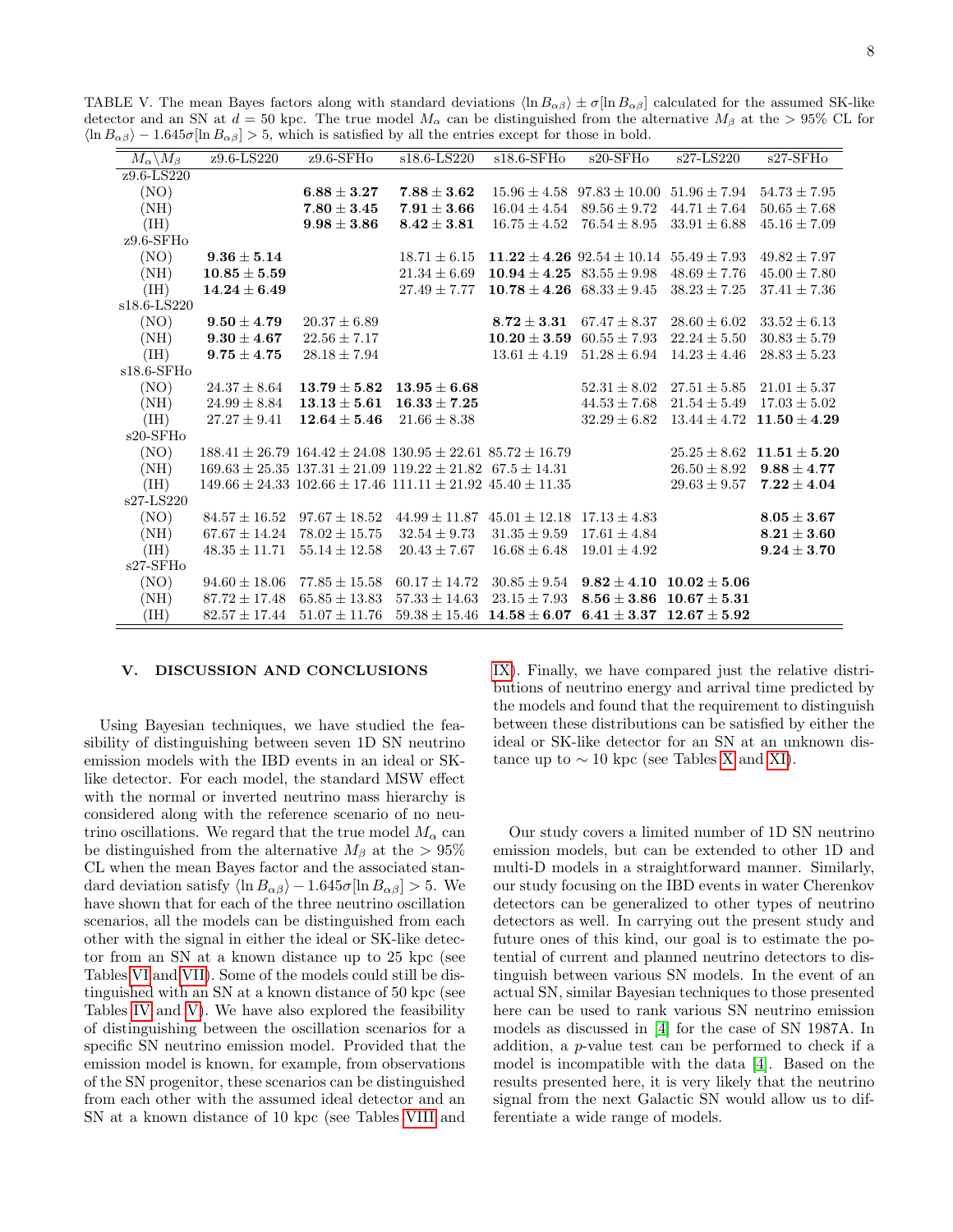<span id="page-8-14"></span>TABLE VI. The mean Bayes factors along with standard deviations  $\langle \ln B_{\alpha\beta} \rangle \pm \sigma [\ln B_{\alpha\beta}]$  calculated for the assumed ideal detector and an SN at  $d = 25$  kpc. The true model  $M_{\alpha}$  can be distinguished from the alternative  $M_{\beta}$  at the  $> 95\%$  CL for  $\langle \ln B_{\alpha\beta} \rangle - 1.645\sigma[\ln B_{\alpha\beta}] > 5$ , which is satisfied by all the entries.

| $M_{\alpha} \backslash M_{\beta}$ | $z9.6 - LS220$                                                                                | $z9.6 - SFHo$      | $s18.6 - LS220$                                          | $s18.6-SFH0$     | $s20-SFHo$                           | $s27-LS220$                                                                | $s27-SFHo$        |
|-----------------------------------|-----------------------------------------------------------------------------------------------|--------------------|----------------------------------------------------------|------------------|--------------------------------------|----------------------------------------------------------------------------|-------------------|
| z9.6-LS220                        |                                                                                               |                    |                                                          |                  |                                      |                                                                            |                   |
| (NO)                              |                                                                                               | $38.13 \pm 7.72$   | $43.14 \pm 8.46$                                         |                  |                                      | $87.74 \pm 10.75$ 533.14 $\pm$ 23.32 282.38 $\pm$ 18.47 298.91 $\pm$ 18.55 |                   |
| (NH)                              |                                                                                               | $42.99 \pm 8.10$   | $43.12 \pm 8.56$                                         |                  |                                      | $88.05 \pm 10.64$ $488.30 \pm 22.68$ $243.07 \pm 17.77$ $276.64 \pm 17.94$ |                   |
| (IH)                              |                                                                                               | $54.82 \pm 9.03$   | $45.64 \pm 8.86$                                         |                  |                                      | $91.88 \pm 10.57$ $418.17 \pm 20.91$ $184.85 \pm 16.02$ $246.98 \pm 16.58$ |                   |
| $z9.6$ -SFHo                      |                                                                                               |                    |                                                          |                  |                                      |                                                                            |                   |
| (NO)                              | $51.94 \pm 12.15$                                                                             |                    | $102.30 \pm 14.44$                                       | $61.11 \pm 9.94$ |                                      | $502.43 \pm 23.56$ 300.59 $\pm$ 18.36 270.75 $\pm$ 18.53                   |                   |
| (NH)                              | $60.00 \pm 13.20$                                                                             |                    | $116.54 \pm 15.70$                                       | $59.46 \pm 9.90$ |                                      | $453.60 \pm 23.22$ $263.55 \pm 17.98$ $244.40 \pm 18.15$                   |                   |
| (IH)                              | $78.61 \pm 15.32$                                                                             |                    | $150.13 \pm 18.25$                                       | $58.52 \pm 9.91$ |                                      | $371.34 \pm 22.01$ $206.95 \pm 16.82$ $203.28 \pm 17.14$                   |                   |
| s18.6-LS220                       |                                                                                               |                    |                                                          |                  |                                      |                                                                            |                   |
| (NO)                              | $52.03 \pm 11.21$                                                                             | $111.46 \pm 16.15$ |                                                          | $47.7 \pm 7.74$  |                                      | $367.40 \pm 19.50$ $155.42 \pm 13.96$ $182.91 \pm 14.29$                   |                   |
| (NH)                              | $50.7 \pm 10.91$                                                                              | $122.98 \pm 16.75$ |                                                          | $55.82 \pm 8.39$ |                                      | $330.26 \pm 18.50$ $121.12 \pm 12.80$ $168.47 \pm 13.51$                   |                   |
| (IH)                              | $52.92 \pm 11.06$                                                                             | $153.37 \pm 18.54$ |                                                          | $74.47 \pm 9.79$ |                                      | $281.05 \pm 16.24$ $78.28 \pm 10.43$ $158.20 \pm 12.24$                    |                   |
| $s18.6$ -SFHo                     |                                                                                               |                    |                                                          |                  |                                      |                                                                            |                   |
| (NO)                              | $134.35 \pm 20.34$                                                                            | $75.32 \pm 13.62$  | $76.94 \pm 15.77$                                        |                  |                                      | $284.09 \pm 18.64$ $149.18 \pm 13.55$ $114.19 \pm 12.48$                   |                   |
| (NH)                              | $137.71 \pm 20.81$                                                                            | $71.52 \pm 13.12$  | $90.04 \pm 17.12$                                        |                  |                                      | $241.96 \pm 17.87$ 116.79 $\pm$ 12.74 92.65 $\pm$ 11.69                    |                   |
| (IH)                              | $150.33 \pm 22.19$                                                                            | $68.76 \pm 12.75$  | $119.47 \pm 19.78$                                       |                  | $176.10 \pm 15.91$ $73.20 \pm 10.99$ |                                                                            | $62.85 \pm 10.01$ |
| $s20$ -SFH $o$                    |                                                                                               |                    |                                                          |                  |                                      |                                                                            |                   |
| (NO)                              | $1035.31 \pm 63.20$ $901.91 \pm 56.79$ $721.24 \pm 53.50$ $470.21 \pm 39.59$                  |                    |                                                          |                  |                                      | $138.53 \pm 20.25$ 62.73 $\pm$ 12.15                                       |                   |
| (NH)                              | $931.65 \pm 59.78$ $749.94 \pm 49.49$ $657.10 \pm 51.66$ $369.08 \pm 33.59$                   |                    |                                                          |                  |                                      | $145.45 \pm 20.94$                                                         | $53.79 \pm 11.15$ |
| (IH)                              | $824.83 \pm 57.56$ 560.73 $\pm$ 40.94 615.50 $\pm$ 52.07 249.00 $\pm$ 26.67                   |                    |                                                          |                  |                                      | $162.73 \pm 22.48$                                                         | $39.41 \pm 9.44$  |
| s27-LS220                         |                                                                                               |                    |                                                          |                  |                                      |                                                                            |                   |
| (NO)                              | $463.55 \pm 38.88$ 536.80 $\pm 43.79$ 247.19 $\pm 27.99$ 247.63 $\pm 28.81$ 93.76 $\pm 11.30$ |                    |                                                          |                  |                                      |                                                                            | $44.31 \pm 8.61$  |
| (NH)                              | $369.91 \pm 33.40$                                                                            |                    | $426.20 \pm 37.00$ $178.54 \pm 22.90$ $171.55 \pm 22.55$ |                  | $96.42 \pm 11.32$                    |                                                                            | $45.05 \pm 8.45$  |
| (IH)                              | $264.98 \pm 27.51$ $300.79 \pm 29.51$ $113.16 \pm 18.12$ $91.56 \pm 15.25$ $104.05 \pm 11.51$ |                    |                                                          |                  |                                      |                                                                            | $50.57 \pm 8.65$  |
| $s27-SFHo$                        |                                                                                               |                    |                                                          |                  |                                      |                                                                            |                   |
| (NO)                              | $519.96 \pm 42.57$ $426.63 \pm 36.68$ $331.64 \pm 34.82$ $169.21 \pm 22.46$                   |                    |                                                          |                  | $53.38 \pm 9.54$                     | $55.13 \pm 11.89$                                                          |                   |
| (NH)                              | $482.12 \pm 41.20$                                                                            |                    | $359.41 \pm 32.40$ $316.41 \pm 34.63$ $126.58 \pm 18.60$ |                  | $46.57 \pm 8.98$                     | $58.63 \pm 12.48$                                                          |                   |
| (IH)                              | $455.17 \pm 41.21$ $278.68 \pm 27.54$ $329.06 \pm 36.68$ $80.04 \pm 14.26$                    |                    |                                                          |                  | $34.92 \pm 7.87$                     | $69.56 \pm 13.89$                                                          |                   |

#### ACKNOWLEDGMENTS

We thank the Garching group for giving access to their SN neutrino emission models. J.O. is grateful to Ermal

Rrapaj and Andre Sieverding for useful discussions. This work was supported in part by the US Department of Energy under grant DE-FG02-87ER40328. Calculations were carried out with resources of the Minnesota Supercomputing Institute.

- <span id="page-8-0"></span>[1] H.-T. Janka, Explosion Mechanisms of Core-Collapse Supernovae, Annu. Rev. Nucl. Part. Sci. 62, 407 (2012).
- <span id="page-8-1"></span>[2] A. Mirizzi, I. Tamborra, H.-T. Janka, N. Saviano, K. Scholberg, R. Bollig, L. Hudepohl, and S. Chakraborty, Supernova Neutrinos: Production, Oscillations and Detection, Riv. Nuovo Cim. 39, 1 (2016).
- <span id="page-8-2"></span>[3] H. Nagakura, A. Burrows, and D. Vartanyan, Supernova neutrino signals based on long-term axisymmetric simulations, Mon. Not. R. Astron. Soc. 506, 1462 (2021).
- <span id="page-8-3"></span>[4] J. Olsen and Y.-Z. Qian, Comparison of simulated neutrino emission models with data on Supernova 1987A, Phys. Rev. D 104, 123020 (2021).
- <span id="page-8-4"></span>[5] https://wwwmpa.mpa-garching.mpg.de/ccsnarchive/.
- <span id="page-8-5"></span>[6] K. Hirata et al., Observation of a Neutrino Burst from the Supernova SN1987A, Phys. Rev. Lett. 58, 1490 (1987).
- <span id="page-8-6"></span>[7] K. S. Hirata et al., Observation in the Kamiokande-II detector of the neutrino burst from supernova SN1987A, Phys. Rev. D 38, 448 (1988).
- <span id="page-8-7"></span>[8] K. Scholberg, Supernova neutrino detection, Annu. Rev. Nucl. Part. Sci. 62, 81 (2012).
- <span id="page-8-8"></span>[9] K. Abe et al., Supernova Model Discrimination with Hyper-Kamiokande, Astrophys. J. 916, 15 (2021).
- <span id="page-8-9"></span>[10] K. Abe et al., Hyper-Kamiokande Design Report, arXiv:1805.04163 [physics.ins-det] (2018).
- <span id="page-8-10"></span>[11] J. Migenda, Supernova Model Discrimination with Hyper-Kamiokande, Ph.D. thesis, University of Sheffield (2019).
- <span id="page-8-11"></span>[12] T. J. Loredo and D. Q. Lamb, Bayesian analysis of neutrinos observed from supernova SN 1987A, Phys. Rev. D , 063002 (2002).
- <span id="page-8-12"></span>[13] J. M. Lattimer and D. F. Swesty, A generalized equation of state for hot, dense matter, Nucl. Phys. A535, 331 (1991).
- <span id="page-8-13"></span>[14] A. W. Steiner, M. Hempel, and T. Fischer, Core-collapse supernova equations of state based on neutron star observations, Astrophys. J. 774, 17 (2013).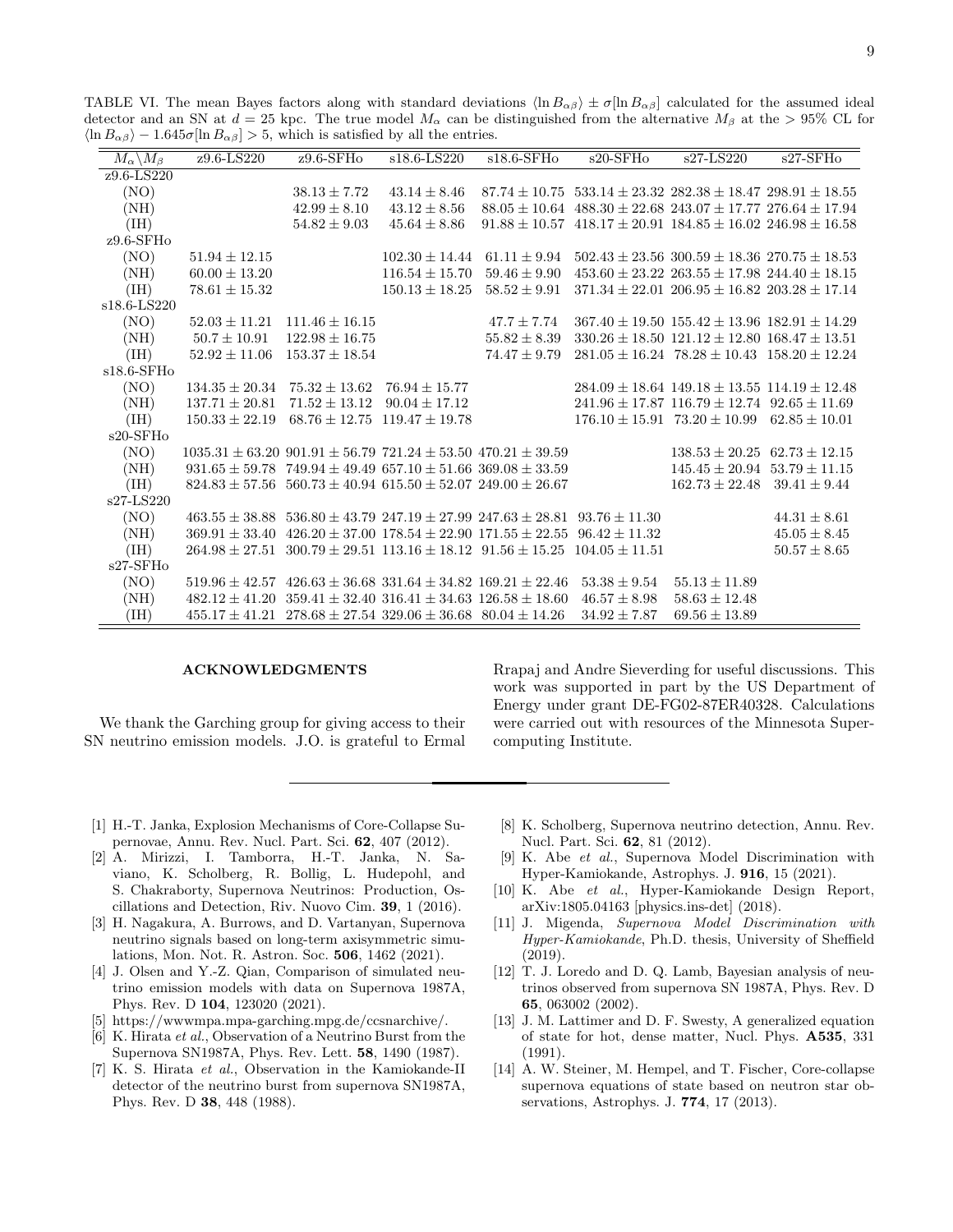<span id="page-9-3"></span>TABLE VII. The mean Bayes factors along with standard deviations  $\langle \ln B_{\alpha\beta} \rangle \pm \sigma [\ln B_{\alpha\beta}]$  calculated for the assumed SK-like detector and an SN at  $d = 25$  kpc. The true model  $M_{\alpha}$  can be distinguished from the alternative  $M_{\beta}$  at the > 95% CL for  $\langle \ln B_{\alpha\beta} \rangle - 1.645\sigma[\ln B_{\alpha\beta}] > 5$ , which is satisfied by all the entries.

| $\overline{M_{\alpha}\backslash M_{\beta}}$ | $z9.6 - LS220$     | $z9.6$ -SFHo                                                                | $s18.6 - LS220$    | $s18.6-SFH$      | $s20$ -SFHo                          | s27-LS220                                                | $s27-SFHo$         |
|---------------------------------------------|--------------------|-----------------------------------------------------------------------------|--------------------|------------------|--------------------------------------|----------------------------------------------------------|--------------------|
| z9.6-LS220                                  |                    |                                                                             |                    |                  |                                      |                                                          |                    |
| (NO)                                        |                    | $27.53 \pm 6.55$                                                            | $31.53 \pm 7.23$   | $63.84 \pm 9.16$ |                                      | $391.32 \pm 20.00$ $207.82 \pm 15.89$ $218.92 \pm 15.89$ |                    |
| (NH)                                        |                    | $31.21 \pm 6.89$                                                            | $31.64 \pm 7.33$   | $64.14 \pm 9.08$ |                                      | $358.23 \pm 19.43$ $178.84 \pm 15.27$ $202.58 \pm 15.36$ |                    |
| (IH)                                        |                    | $39.94 \pm 7.72$                                                            | $33.68 \pm 7.62$   | $67.01 \pm 9.03$ |                                      | $306.16 \pm 17.90$ $135.65 \pm 13.75$ $180.62 \pm 14.19$ |                    |
| $z9.6$ -SFHo                                |                    |                                                                             |                    |                  |                                      |                                                          |                    |
| (NO)                                        | $37.46 \pm 10.29$  |                                                                             | $74.85 \pm 12.31$  | $44.87 \pm 8.53$ |                                      | $370.16 \pm 20.28$ $221.95 \pm 15.86$ $199.28 \pm 15.93$ |                    |
| (NH)                                        | $43.40 \pm 11.19$  |                                                                             | $85.37 \pm 13.38$  | $43.74 \pm 8.50$ |                                      | $334.21 \pm 19.96$ $194.77 \pm 15.52$ $179.99 \pm 15.60$ |                    |
| (IH)                                        | $56.94 \pm 12.98$  |                                                                             | $109.97 \pm 15.54$ | $43.11 \pm 8.51$ |                                      | $273.31 \pm 18.91$ $152.91 \pm 14.50$ $149.65 \pm 14.73$ |                    |
| s18.6-LS220                                 |                    |                                                                             |                    |                  |                                      |                                                          |                    |
| (NO)                                        | $38.00 \pm 9.57$   | $81.50 \pm 13.78$                                                           |                    | $34.87 \pm 6.63$ | $269.86 \pm 16.75$ 114.4 $\pm$ 12.03 |                                                          | $134.10 \pm 12.26$ |
| (NH)                                        | $37.19 \pm 9.34$   | $90.23 \pm 14.33$                                                           |                    | $40.81 \pm 7.19$ | $242.20 \pm 15.86$                   | $88.97 \pm 11.00$                                        | $123.32 \pm 11.58$ |
| (IH)                                        | $39.01 \pm 9.49$   | $112.73 \pm 15.89$                                                          |                    | $54.43 \pm 8.38$ | $205.12 \pm 13.88$                   | $56.90 \pm 8.91$                                         | $115.33 \pm 10.46$ |
| $s18.6$ -SFH $o$                            |                    |                                                                             |                    |                  |                                      |                                                          |                    |
| (NO)                                        | $97.48 \pm 17.27$  | $55.14 \pm 11.63$                                                           | $55.80 \pm 13.36$  |                  |                                      | $209.25 \pm 16.04$ 110.04 $\pm$ 11.70                    | $84.02 \pm 10.74$  |
| (NH)                                        | $99.96 \pm 17.67$  | $52.52 \pm 11.23$                                                           | $65.31 \pm 14.50$  |                  | $178.11 \pm 15.36$ $86.15 \pm 10.98$ |                                                          | $68.13 \pm 10.04$  |
| (IH)                                        | $109.06 \pm 18.82$ | $50.56 \pm 10.92$                                                           | $86.65 \pm 16.76$  |                  | $129.15 \pm 13.65$                   | $53.74 \pm 9.45$                                         | $45.99 \pm 8.58$   |
| $s20$ -SFH $o$                              |                    |                                                                             |                    |                  |                                      |                                                          |                    |
| (NO)                                        |                    | $753.64 \pm 53.57$ $657.68 \pm 48.15$ $523.8 \pm 45.21$ $342.86 \pm 33.58$  |                    |                  |                                      | $100.98 \pm 17.25$                                       | $46.04 \pm 10.40$  |
| (NH)                                        |                    | $678.53 \pm 50.69$ 549.23 $\pm$ 42.18 476.86 $\pm$ 43.63 270.00 $\pm$ 28.62 |                    |                  |                                      | $106.00 \pm 17.83$                                       | $39.51 \pm 9.55$   |
| (IH)                                        |                    | $598.66 \pm 48.67$ $410.65 \pm 34.92$ $444.43 \pm 43.85$ $181.61 \pm 22.69$ |                    |                  |                                      | $118.51 \pm 19.13$                                       | $28.89 \pm 8.07$   |
| $s27-LS220$                                 |                    |                                                                             |                    |                  |                                      |                                                          |                    |
| (NO)                                        |                    | $338.28 \pm 33.03$ 390.66 $\pm$ 37.03 179.96 $\pm$ 23.73 180.02 $\pm$ 24.36 |                    |                  | $68.50 \pm 9.66$                     |                                                          | $32.21 \pm 7.33$   |
| (NH)                                        |                    | $270.70 \pm 28.47$ 312.09 $\pm$ 31.50 130.17 $\pm$ 19.47 125.40 $\pm$ 19.18 |                    |                  | $70.45 \pm 9.68$                     |                                                          | $32.84 \pm 7.21$   |
| (IH)                                        |                    | $193.39 \pm 23.43$ $220.54 \pm 25.15$ $81.73 \pm 15.33$                     |                    | $66.74 + 12.96$  | $76.02 \pm 9.84$                     |                                                          | $36.96 \pm 7.39$   |
| $s27-SFHo$                                  |                    |                                                                             |                    |                  |                                      |                                                          |                    |
| (NO)                                        |                    | $378.39 \pm 36.12$ $311.41 \pm 31.16$ $240.68 \pm 29.44$ $123.41 \pm 19.07$ |                    |                  | $39.28 \pm 8.19$                     | $40.08 \pm 10.12$                                        |                    |
| (NH)                                        |                    | $350.88 \pm 34.96$ $263.39 \pm 27.65$ $229.34 \pm 29.26$ $92.61 \pm 15.86$  |                    |                  | $34.26 \pm 7.71$                     | $42.68 \pm 10.63$                                        |                    |
| (IH)                                        |                    | $330.26 \pm 34.88$ $204.29 \pm 23.52$ $237.52 \pm 30.92$ $58.31 \pm 12.14$  |                    |                  | $25.63 \pm 6.75$                     | $50.69 \pm 11.83$                                        |                    |

<span id="page-9-4"></span>TABLE VIII. The mean Bayes factors along with standard deviations  $\langle \ln B_{\alpha\beta} \rangle \pm \sigma [\ln B_{\alpha\beta}]$  for comparing different scenarios of neutrino oscillations for the same underlying SN neutrino emission model z9.6-LS220. Three SN distances  $d = 50, 25,$ and 10 kpc are used and the ideal detector is assumed. The true model  $M_{\alpha}$  can be distinguished from the alternative  $M_{\beta}$ at the > 95% CL for  $\langle \ln B_{\alpha\beta} \rangle - 1.645\sigma[\ln B_{\alpha\beta}] > 5$ , which is satisfied by all the entries except for those in bold.

| $M_{\alpha} \backslash M_{\beta}$ | (NO)                                | (NH)                               | (IH)                                |
|-----------------------------------|-------------------------------------|------------------------------------|-------------------------------------|
| $d=50~{\rm kpc}$                  |                                     |                                    |                                     |
| (NO)                              |                                     | $1.10 + 1.35$                      | $7.48 + 3.44$                       |
| (NH)                              | $1.37\pm1.89$                       |                                    | $3.15 + 2.38$                       |
| (IH)                              | $9.98 \pm 5.31$                     | $3.53 + 2.82$                      |                                     |
| $d=25~{\rm kpc}$                  |                                     |                                    |                                     |
| (NO)                              |                                     | $4.39 + 2.71$                      | $29.92 \pm 6.88$                    |
| (NH)                              | $5.46 + 3.77$                       |                                    | $12.60 + 4.76$                      |
| (IH)                              |                                     | $39.94 \pm 10.61$ 14.11 $\pm$ 5.64 |                                     |
| $d=10~{\rm kpc}$                  |                                     |                                    |                                     |
| (NO)                              |                                     |                                    | $27.44 \pm 6.77$ $186.98 \pm 17.21$ |
| (NH)                              | $34.15 \pm 9.43$                    |                                    | $78.73 \pm 11.91$                   |
| (IH)                              | $249.6 \pm 26.53$ $88.21 \pm 14.11$ |                                    |                                     |

- <span id="page-9-0"></span>[15] I. Tamborra, B. Mueller, L. Huedepohl, H.-T. Janka, and G. Raffelt, High-resolution supernova neutrino spectra represented by a simple fit, Phys. Rev. D 86 (2012).
- <span id="page-9-1"></span>[16] W. C. Haxton, Nuclear response of water Cherenkov de-

<span id="page-9-5"></span>TABLE IX. The mean Bayes factors along with standard deviations  $\langle \ln B_{\alpha\beta} \rangle \pm \sigma [\ln B_{\alpha\beta}]$  for comparing different scenarios of neutrino oscillations for the same underlying SN neutrino emission model s20-SFHo. Three SN distances  $d = 50, 25,$ and 10 kpc are used and the ideal detector is assumed. The true model  $M_{\alpha}$  can be distinguished from the alternative  $M_{\beta}$ at the > 95% CL for  $\langle \ln B_{\alpha\beta} \rangle - 1.645\sigma[\ln B_{\alpha\beta}] > 5$ , which is satisfied by all the entries except for those in bold.

| $M_\alpha \backslash M_\beta$ | (NO)               | (NH)                                  | (IH)                             |
|-------------------------------|--------------------|---------------------------------------|----------------------------------|
| $\overline{d=50}$ kpc         |                    |                                       |                                  |
| (NO)                          |                    | $2.66 + 2.23$                         | $24.49 \pm 7.10$                 |
| (NH)                          | $2.95 \pm 2.63$    |                                       | $11.18 + 4.84$                   |
| (IH)                          | $25.36 \pm 7.57$   | $10.82 + 4.61$                        |                                  |
| $d=25~{\rm kpc}$              |                    |                                       |                                  |
| (NO)                          |                    | $10.63 + 4.46$                        | $97.96 \pm 14.20$                |
| (NH)                          | $11.81 \pm 5.25$   |                                       | $44.73 + 9.68$                   |
| (IH)                          | $101.45 \pm 15.14$ | $43.28 + 9.22$                        |                                  |
| $d=10~{\rm kpc}$              |                    |                                       |                                  |
| (NO)                          |                    |                                       | $66.41 + 11.14$ $612.26 + 35.49$ |
| (NH)                          | $73.83 \pm 13.13$  |                                       | $279.57 + 24.20$                 |
| ΊH                            |                    | $634.05 \pm 37.85$ 270.52 $\pm$ 23.06 |                                  |

tectors to supernova and solar neutrinos, Phys. Rev. D , 2283 (1987).

<span id="page-9-2"></span>[17] A. Strumia and F. Vissani, Precise quasielastic neutrino/nucleon cross-section, Phys. Lett. B 564, 42 (2003).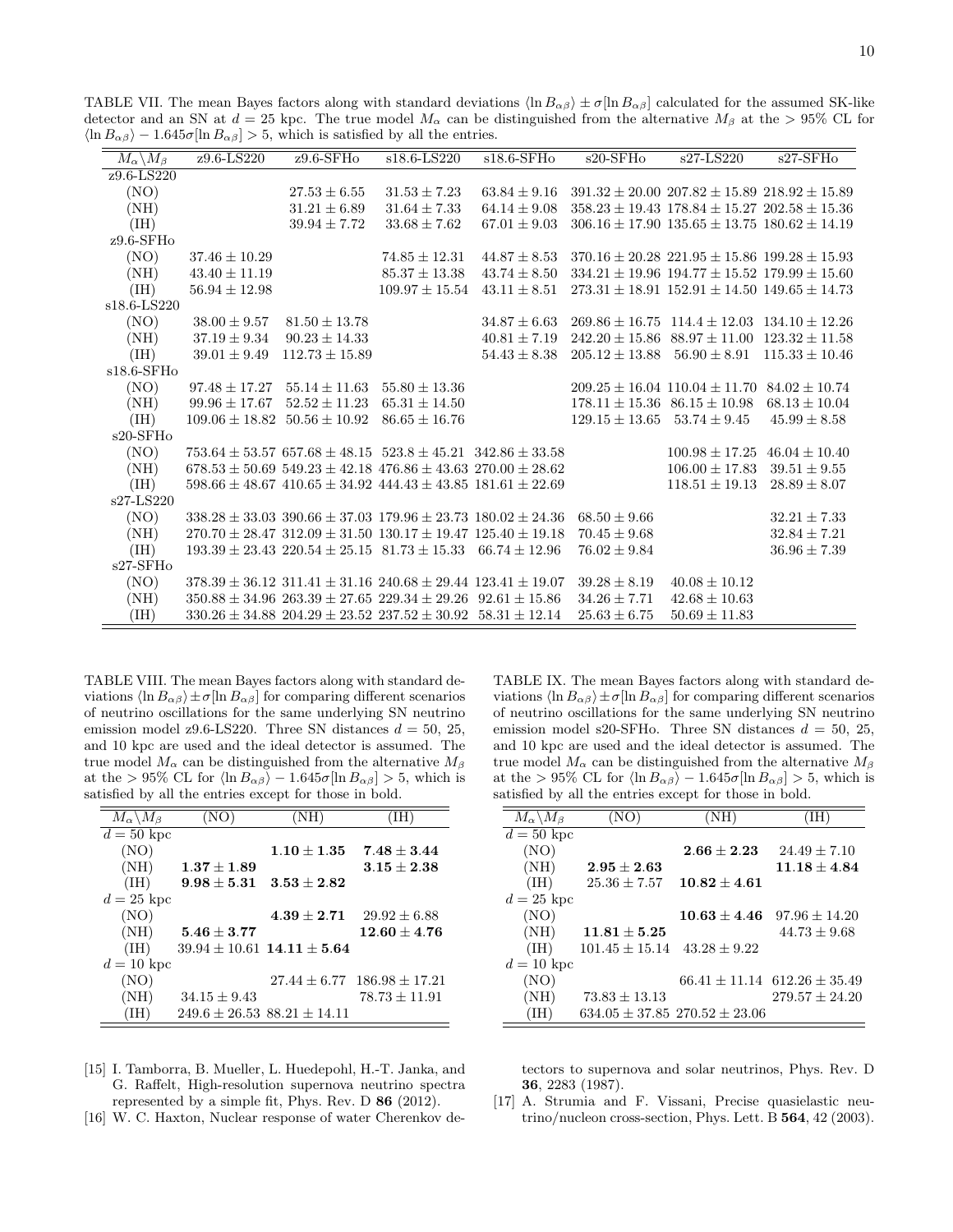TABLE X. Values of  $A_{\text{min}}$  in units of  $10^{29}$  required to distinguish between the true models  $(M_\alpha)$  and the alternatives  $(M_\beta)$ assuming the ideal detector characteristics. Note that  $A = 2.14 \times 10^{33} (\text{kpc}/d)^2$  for the ideal detector.

<span id="page-10-10"></span>

|                                                 |       |       | z9.6-LS220 z9.6-SFHo s18.6-LS220 s18.6-SFHo s20-SFHo s27-LS220 s27-SFHo |       |       |       |       |
|-------------------------------------------------|-------|-------|-------------------------------------------------------------------------|-------|-------|-------|-------|
| $M_{\alpha} \backslash M_{\beta}$<br>z9.6-LS220 |       |       |                                                                         |       |       |       |       |
|                                                 |       | 11.06 | 55.92                                                                   | 11.68 | 4.22  | 7.08  | 6.04  |
| (NO)                                            |       |       |                                                                         |       |       |       |       |
| (NH)                                            |       | 9.64  | 68.68                                                                   | 10.69 | 4.40  | 9.11  | 6.07  |
| (IH)                                            |       | 7.41  | 71.60                                                                   | 8.59  | 4.01  | 11.24 | 5.12  |
| $z9.6$ -SFHo                                    |       |       |                                                                         |       |       |       |       |
| (NO)                                            | 10.60 |       | 7.81                                                                    | 37.51 | 5.51  | 4.97  | 8.99  |
| (NH)                                            | 9.31  |       | 6.90                                                                    | 43.87 | 7.08  | 6.22  | 11.78 |
| (IH)                                            | 7.26  |       | 5.33                                                                    | 48.58 | 10.29 | 8.22  | 16.79 |
| s18.6-LS220                                     |       |       |                                                                         |       |       |       |       |
| (NO)                                            | 39.66 | 5.82  |                                                                         | 8.63  | 3.23  | 6.21  | 4.50  |
| (NH)                                            | 49.08 | 5.13  |                                                                         | 7.21  | 3.26  | 8.14  | 4.34  |
| (HH)                                            | 51.62 | 3.93  |                                                                         | 5.27  | 2.81  | 10.17 | 3.49  |
| $s18.6$ -SFH $o$                                |       |       |                                                                         |       |       |       |       |
| (NO)                                            | 7.60  | 25.42 | 7.77                                                                    |       | 5.27  | 5.00  | 9.44  |
| (NH)                                            | 7.09  | 30.48 | 6.60                                                                    |       | 6.99  | 6.83  | 13.42 |
| (HH)                                            | 5.89  | 35.55 | 4.97                                                                    |       | 10.79 | 11.14 | 23.01 |
| $s20$ -SFH $o$                                  |       |       |                                                                         |       |       |       |       |
| (NO)                                            | 1.45  | 1.94  | 1.55                                                                    | 2.73  |       | 6.13  | 26.10 |
| (NH)                                            | 1.62  | 2.65  | 1.65                                                                    | 3.79  |       | 5.66  | 33.38 |
| (HH)                                            | 1.64  | 4.30  | 1.57                                                                    | 6.36  |       | 4.75  | 53.55 |
| s27-LS220                                       |       |       |                                                                         |       |       |       |       |
| (NO)                                            | 3.19  | 2.27  | 3.89                                                                    | 3.34  | 8.15  |       | 9.77  |
| (NH)                                            | 4.38  | 3.01  | 5.43                                                                    | 4.80  | 7.52  |       | 9.48  |
| (IH)                                            | 6.08  | 4.44  | 7.57                                                                    | 8.59  | 6.29  |       | 8.43  |
| $s27-SFHo$                                      |       |       |                                                                         |       |       |       |       |
| (NO)                                            | 2.67  | 4.07  | 2.76                                                                    | 6.26  | 33.64 | 9.48  |       |
| (NH)                                            | 2.81  | 5.58  | 2.78                                                                    | 9.20  | 42.43 | 9.08  |       |
| (III)                                           | 2.58  | 8.64  | 2.41                                                                    | 16.51 | 66.23 | 7.88  |       |

- <span id="page-10-0"></span>[18] R. M. Bionta et al., Observation of a neutrino burst in coincidence with Supernova 1987A in the Large Magellanic Cloud, Phys. Rev. Lett. 58, 1494 (1987).
- <span id="page-10-1"></span>[19] K. Abe et al., First Gadolinium Loading to Super-Kamiokande, arXiv:2109.00360 [physics.ins-det] (2021).
- <span id="page-10-2"></span>[20] A. S. Dighe and A. Y. Smirnov, Identifying the neutrino mass spectrum from a supernova neutrino burst, Phys. Rev. D 62, 033007 (2000).
- [21] M. C. Gonzalez-Garcia, M. Maltoni, and T. Schwetz, Updated fit to three neutrino mixing: Status of leptonic CP violation, J. High Energy Phys. 11 (2014) 052.
- <span id="page-10-3"></span>[22] P. Zyla et al. (Particle Data Group), Review of Particle Physics, Prog. Theor. Exp. Phys. (2020), 083C01.
- <span id="page-10-4"></span>[23] K. Abe et al., Solar neutrino measurements in Super-Kamiokande-IV, Phys. Rev. D 94, 052010 (2016).
- <span id="page-10-5"></span>[24] N. Panagia, R. Gilmozzi, F. Macchetto, H. M. Adorf, and

R. P. Kirshner, Properties of the SN 1987A circumstellar ring and the distance to the Large Magellanic Cloud, Astrophys. J. 380, L23 (1991).

- <span id="page-10-6"></span>[25] N. Panagia, A Geometric Determination of the Distance to SN 1987A and the LMC, Springer Proc. Phys. 99, 585 (2005).
- <span id="page-10-7"></span>[26] R. Barlow, Extended maximum likelihood, Nucl. Instrum. Methods Phys. Res., Sect. A 297, 496 (1990).
- <span id="page-10-8"></span>[27] F. D. Schönbrodt and E.-J. Wagenmakers, Bayes factor design analysis: Planning for compelling evidence, Psychon. Bull. Rev. 25, 128 (2018).
- <span id="page-10-9"></span> $[28]$  A. M. Stefan, Q. F. Gronau, F. D. Schönbrodt, and E.-J. Wagenmakers, A tutorial on Bayes Factor Design Analysis using an informed prior, Behav. Res. Methods 51, 1042 (2019).